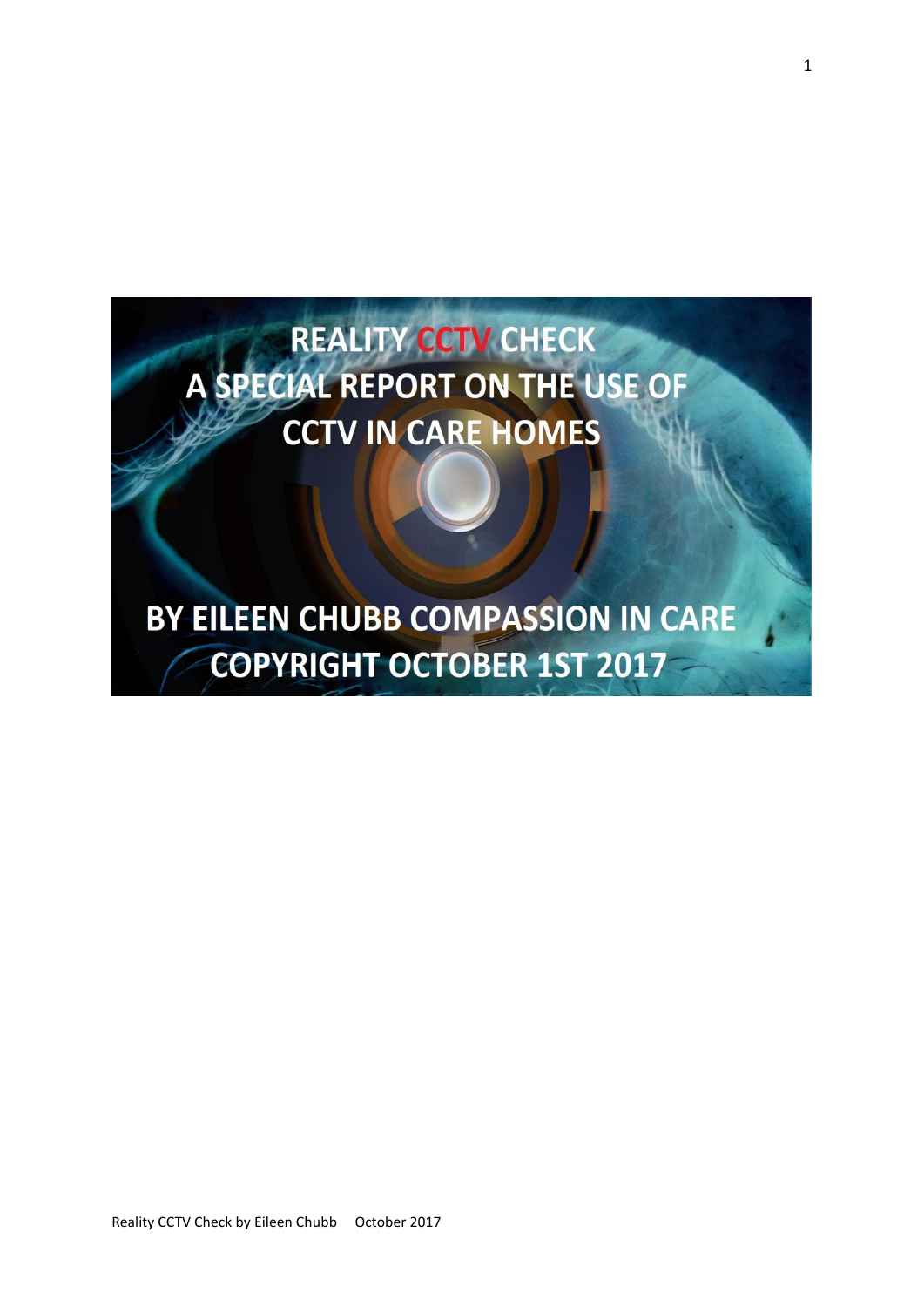# *Reality* **CCTV** *Check*

# **A Special Report by Eileen Chubb © October 2017**

# **Introduction**

There has been much discussion about the use of CCTV in care homes for a number of years. As a result of taking part in a recent discussion on this topic on BBC Radio Kent, I decided to write this in-depth report on the subject in order to address the many misconceptions on this issue.

All of the "what could happen" examples below are taken from direct experience of working in care and from daily discussions with care workers.

Firstly I must make it clear what our policy on this issue has always been. We campaign for [Edna's](https://www.change.org/p/protect-the-protectors-with-edna-s-law-need-one-law-for-all-whistleblowers) Law as we know from our evidence that this is the solution, not CCTV.

We are not against families using **covert** cameras and we always advise that prior to using such a camera that:

- **The care home is informed in writing of all concerns.**
- **The CQC and Local Authority Safeguarding are informed in writing of all concerns.**
- **Then, when all trust has been lost that action will be taken to address the concerns, the use of covert cameras is entirely reasonable in the circumstances.**

I stress that what both covert filming by families, and what is highlighted by the media in undercover investigations, following whistle-blower information, is not only the abusive practices but also the fundamental failure of **all** those in authority who failed to take **any** action to stop those abusive practices.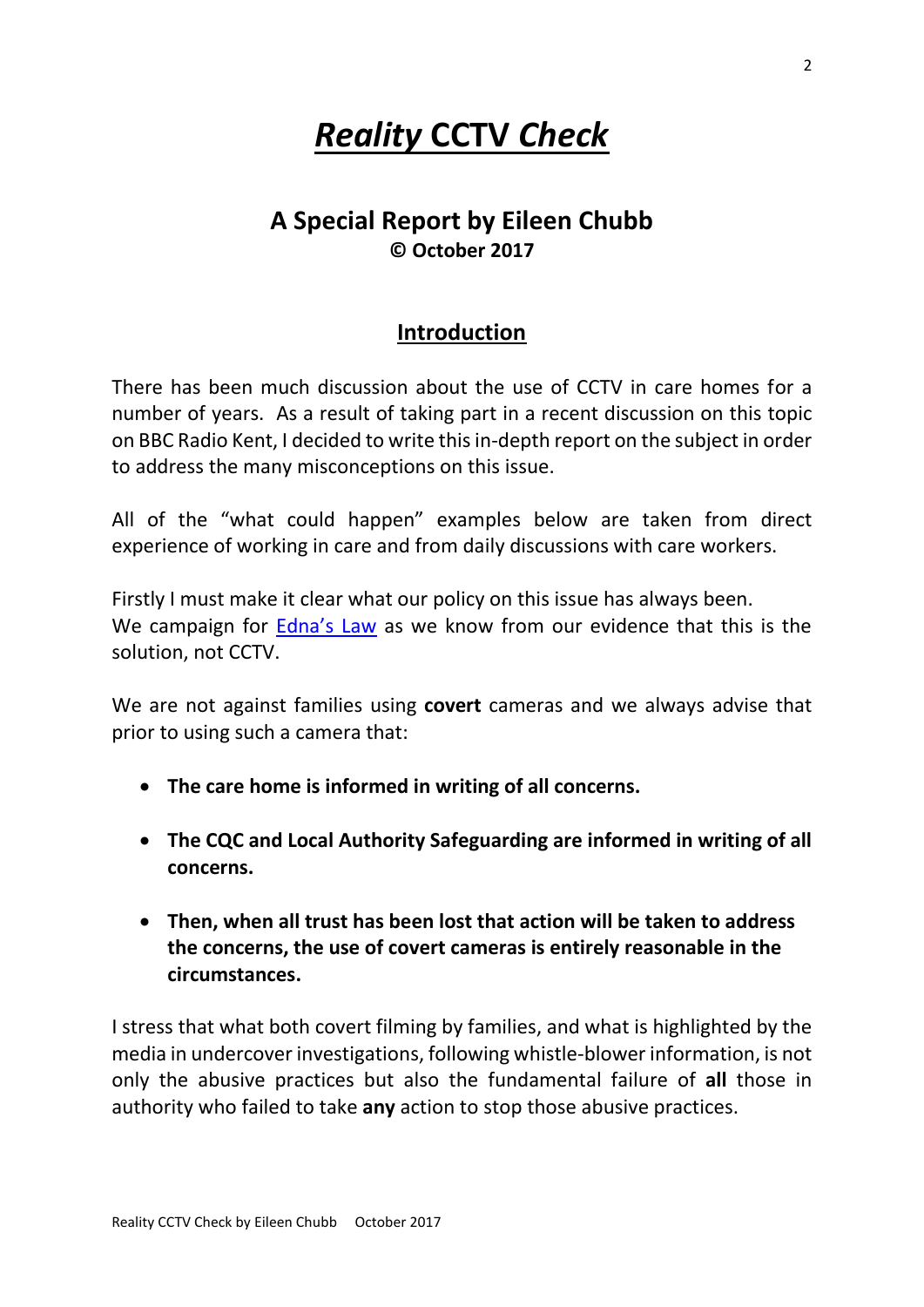The next issue that causes much confusion is

## **What is the difference between CCTV and** *Covert* **cameras**?

- **CCTV** is used openly, everyone is aware the cameras are there but the footage is under the control of someone other than the Resident's family.
- **Covert cameras** are concealed, for example button hole cameras, these types of cameras are used by an individual such as a family member or an under-cover journalist. **Crucially, THEY have complete control of the footage.**

It is highly likely that **all** the film footage exposing abuse of vulnerable people that you have ever watched will have been captured **on** *COVERT* **cameras**, **NOT on CCTV**. We have seen numerous cases where CCTV companies have posted covert footage which then misleads the public into believing that this is the kind of incident that CCTV has captured, or would capture. It would not. We have never found any abuse captured by CCTV in our extensive research.

**The misunderstanding about the difference between these two very different types of filming has led to the support for CCTV in care homes by some very well-intentioned people and we can understand why they thought it was a solution.**

**We do not support CCTV** and all our reasons for this will be explained in detail in this report along with the robust evidence that supports our stance on this issue.

We have no conflict of interest or sponsorship loyalties in taking this stance and our only incentive for writing this report is to raise public awareness on this issue. The use of CCTV in care homes may sound like the easy answer but we want to find the **right** answer, to effectively stop abuse.

# **This cannot be achieved by CCTV and therefore we have to dispel the myth that has grown around CCTV campaigning - which has been fuelled by funding and sponsorship from the CCTV industry in some cases.**

We have received verbally abusive and threatening messages as a result of our stance on this issue; however as we are an evidence-based charity we cannot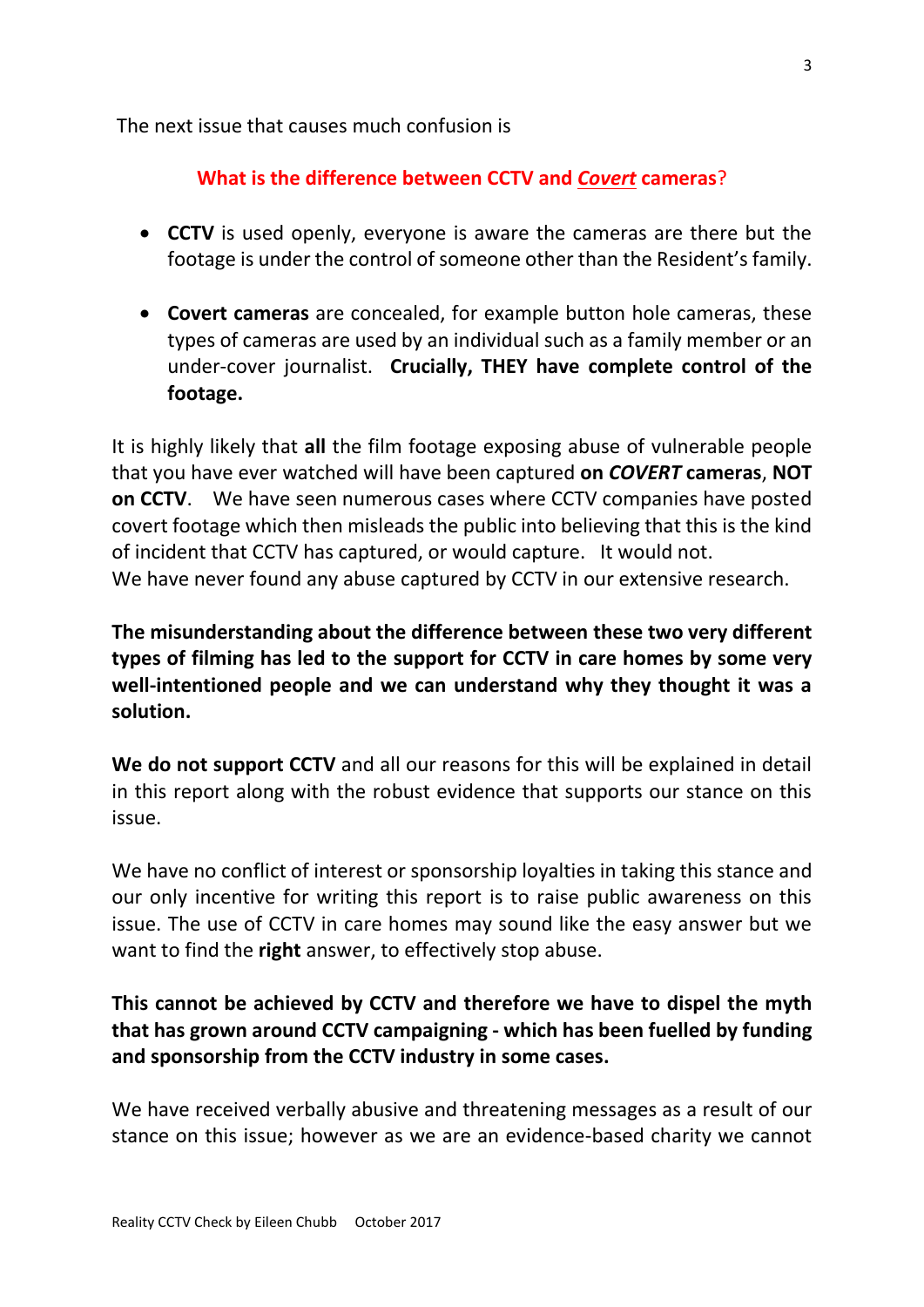ignore the evidence that dictates our stance. We regret that some individuals who purport to want to stop abuse, resort to such aggressive tactics themselves.

# **Part One: Is CCTV a Deterrent?**

In order to deter a behaviour you first have to understand what that behaviour might be and what is the driving force for it. In my book, Beyond the Façade, <https://www.amazon.co.uk/Beyond-Facade-Eileen-Chubb/dp/1847476333> I profile different types of abusers and give detailed examples of behaviours. I have listed the types of abusers below.

## **Type 1: The Ignorance Abuser**

This is the only abuser type that can be retrained. An ignorance abuser is usually in a group of other types of abusers and is influenced by their behaviour. An Ignorance abuser will have a sense of right and wrong on some level and to some degree and will adapt their behaviour to different situations including CCTV.

## **Type 2: The Power Abuser**

This abuser never acts in rage, their behaviour is controlled and pre-meditated, their motivation is the power they hold over others. They are highly intelligent and will be fully trained and qualified and often be involved in training other Staff.

This type of abuser will know all the guidelines and can reel off examples of what constitutes good practice without any hesitation. Power abusers are rarely identified and removed and the reason for this is that there is a refusal to accept that such evil could exist in such a personable and highly trained presentation.

Power abusers do not have horns on their heads, they are often popular with management because they always get all the boxes ticked, they are manipulative, and in total control at all times.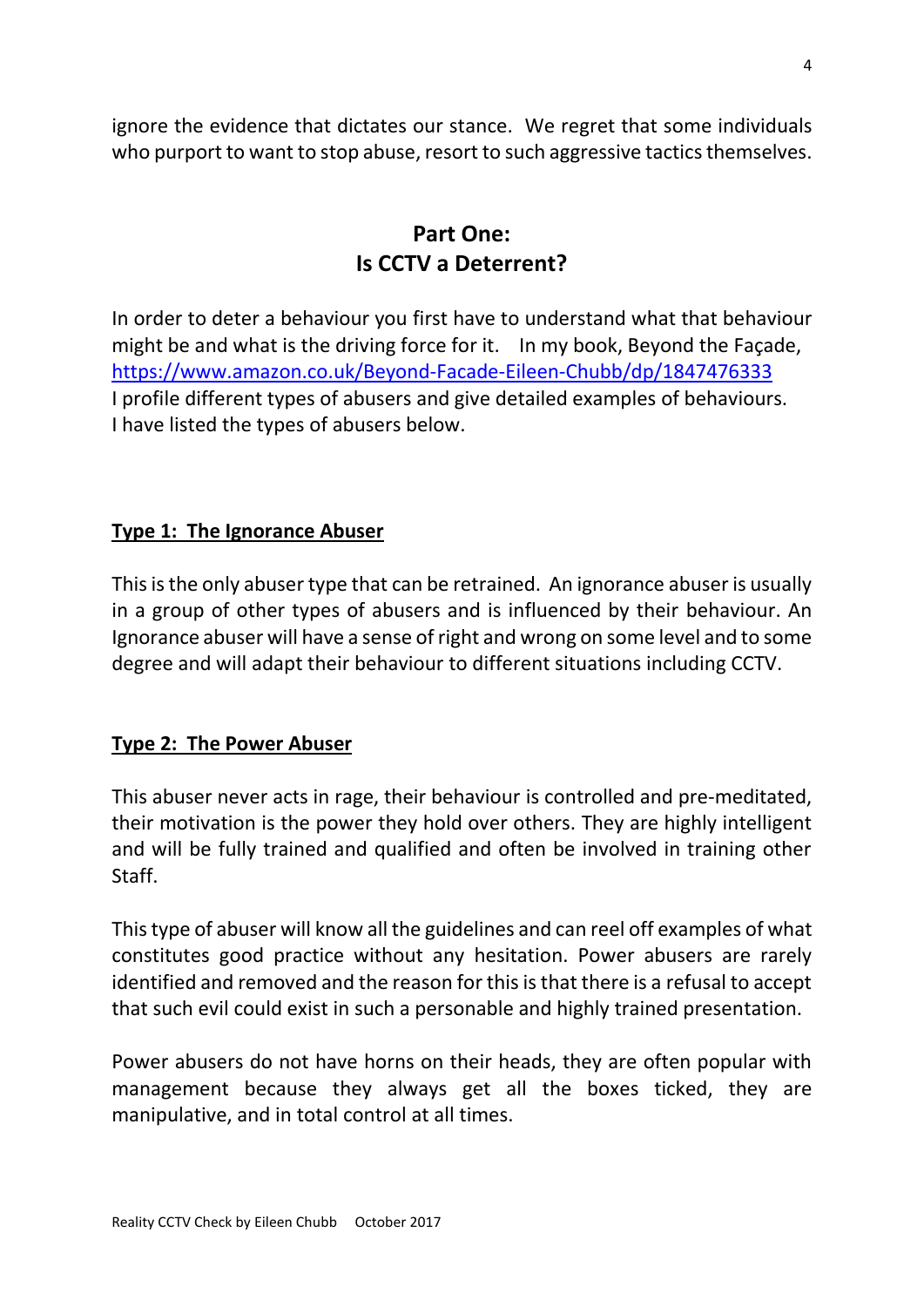This abuser will have a circle of other types of abusers around them. A power abuser abuses for the same reason a rapist rapes, for the kick from having the power to harm. A typical power abuser will see CCTV as both an excitement because they can so easily manipulate what the CCTV sees by abusing out of view and they will get an extra thrill from that abuse knowing the CCTV is close by.

Power abusers have filmed themselves committing abuse for gratification, for example

[http://www.dailymail.co.uk/news/article-2806785/Care-workers-tormented](http://www.dailymail.co.uk/news/article-2806785/Care-workers-tormented-dementia-patients-jailed.html)[dementia-patients-jailed.html](http://www.dailymail.co.uk/news/article-2806785/Care-workers-tormented-dementia-patients-jailed.html)

[http://www.yorkshirepost.co.uk/news/care-Staff-who-filmed-abuse-of](http://www.yorkshirepost.co.uk/news/care-staff-who-filmed-abuse-of-residents-now-face-jail-1-3022399)[residents-now-face-jail-1-3022399](http://www.yorkshirepost.co.uk/news/care-staff-who-filmed-abuse-of-residents-now-face-jail-1-3022399)

These abusers do not see CCTV as a deterrent but as a buzz and also as protection. If a whistle-blower reported a power abuser in a home with CCTV, the first words out of the power abuser's mouth are very likely to be" But look at the camera footage, am I not always filmed giving excellent care?"

**What we need to ask is do we want to use CCTV to questionably raise standards, if as a result it can be** *mis-used* **to protect the worst types of abusers working in the care system?**

## **Type 3: The Complacency Abuser**

This type of abuser can inflict the same level of harm as the power abuser but their motivation is different, what drives them to cause harm is that the vulnerable person they abuse has made the abuser's life harder in some way and therefore needs to be punished. A complacency abuser will not see the suffering they inflict because their victims are not people but objects to them, whilst a power abuser thrives on the suffering.

In a typical situation in a home with CCTV, this abuser will react if for example a person drops food, is incontinent, confused and in need of time in any way, as the complacency abuser sees the person as making their life harder and deserving punishment. This abuser will see having to take someone out of range of the cameras, to the toilet for example, as extra work and therefore warranting extra punishment. CCTV again will not identify this abuser but in addition may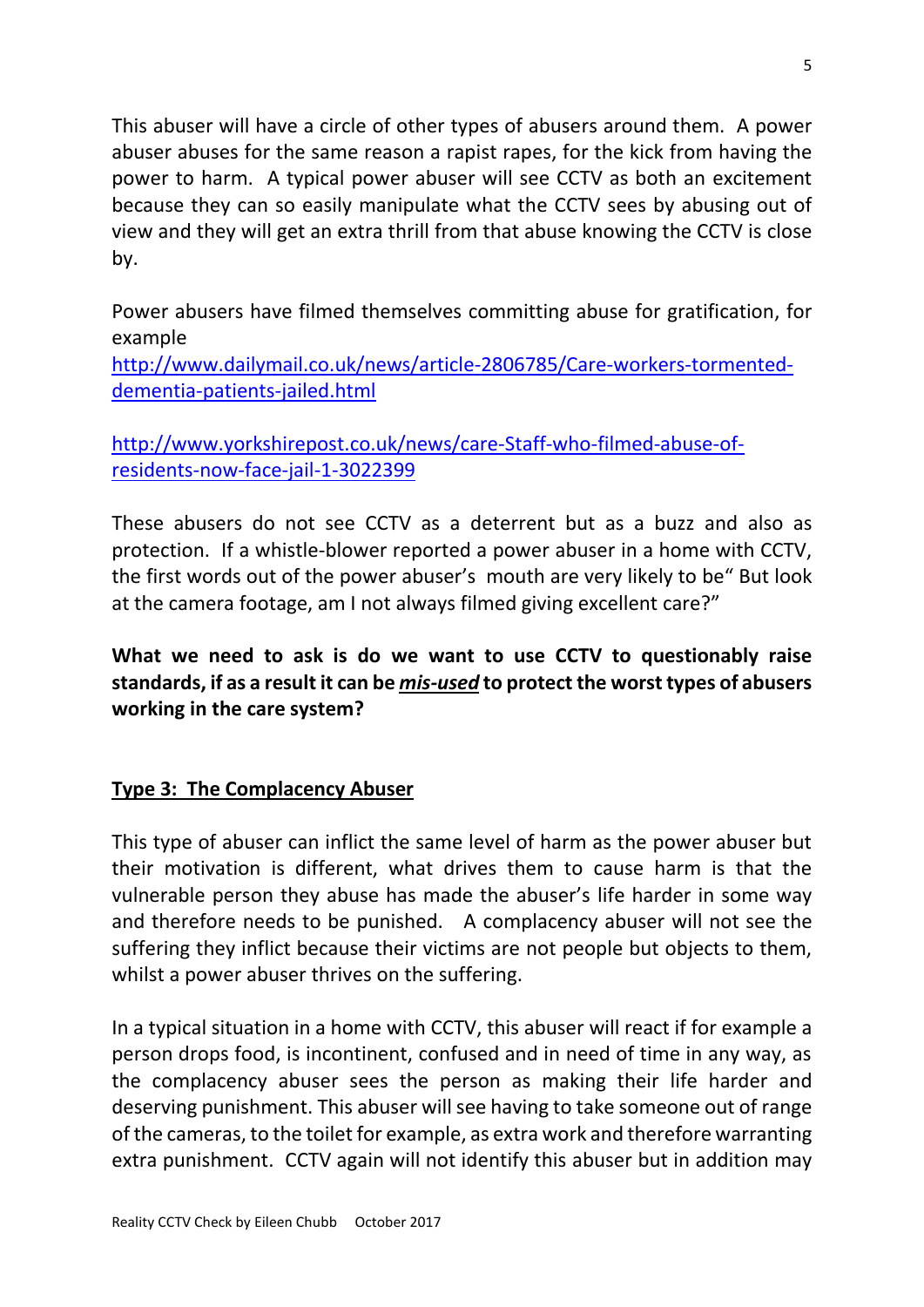well aggravate the abuse. It will however again be used as a defence against any allegations made.

## **Type 4: The Look the Other Way Abuser**

This abuser will be in a position where they have the power to stop the abuse. This is not a whistle-blower or potential whistle-blower but is someone whose job requires them to keep people safe and act when a whistle-blower raises concerns. They could be any of the following, for example:

A Safeguarding Board member, a CQC inspector, a police officer, Ombudsman, someone employed to monitor CCTV, a Freedom To Speak Up (FTSU) Whistleblower Guardian, the Chief Executive of an organisation, an Employment Tribunal Chairman or the Secretary of State for Health.

**It is essential to realise that there are very many of this type of Look the Other Way abusers and too many people are fooled by their outward respectability.**

# **Part Two: The Consequences of Modified Behaviour**

Now that we have established that the very worst systematic abuse will not be stopped by CCTV, we now need to look at what other benefits CCTV could have and weigh those benefits against any adverse consequences in order to arrive at an outcome that considers all the facts.

In this section we will be looking at the effect of CCTV on both good Staff (and there are thousands of excellent hardworking care Staff who deserve recognition) and the not quite so good Staff, the average care worker.

#### **Example One**

A care home has CCTV in the communal areas, ie dining rooms, corridors and lounges. Having worked as a carer I know how hard all good care Staff have to work, when for example on an early shift you have to get everyone washed and dressed, and given their breakfast. Every shift you work is on a knife edge where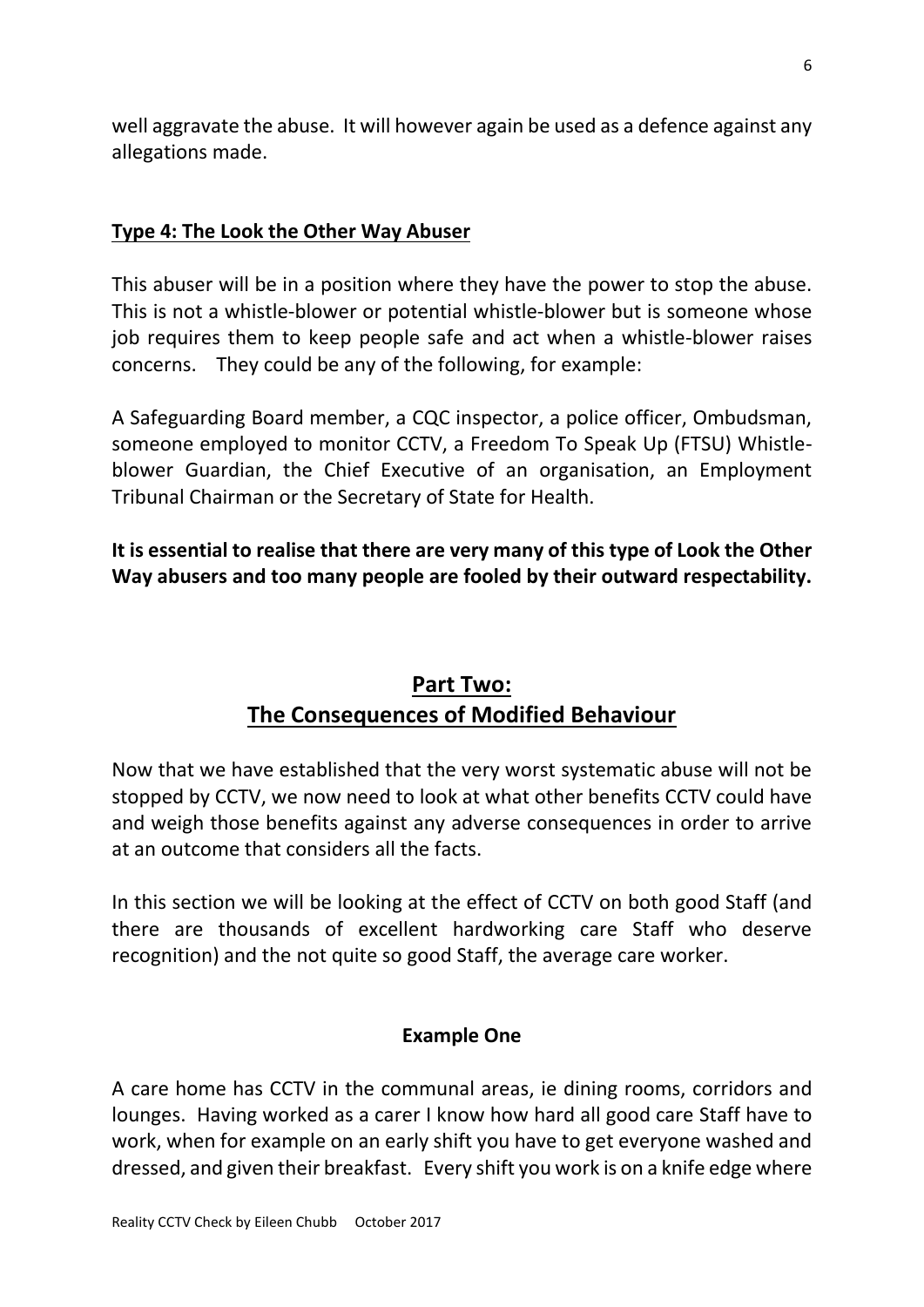the slightest thing, such as someone being ill or having an accident, tips everything else over the edge. Care worker ratios of Staff are so tight that it does not take much for the best care Staff in the world, through no fault of their own, to neglect someone on a shift.

The accountability for this situation should be laid at the door of the company chief executive who sets the budget for the home. This responsible person has no CCTV scrutinising **their** actions yet they are directly responsible, while the hardworking Staff get the blame.

## **"What could happen?"**

The following example is used to demonstrate what could happen when CCTV is installed. This hypothetical care home is rated good, has always been rated good and for that reason has been chosen from a large group of a provider's chain of homes to have CCTV.

There are 17 residents on this unit and what normally happens every morning is that they are washed and dressed and brought to the dining room for their breakfast. **Then things change when CCTV cameras are installed.**

Day 1. Staff have been working since 7am to care for all 17 residents but Staff are now aware that 14 residents have been seated in the dining room waiting for their breakfast and it is nearly 8.30am and now that there is CCTV in the dining room they feel pressured by this.

So the decision is taken to leave the last three residents in bed and instead attend to the breakfast, assist people who need help to eat and drink and administer medication, and then assist people from the dining room to the lounge - because all these areas are covered by CCTV.

Then Staff go to attend to the last three residents who have now been in bed since 8pm the previous evening and who are finally attended to at 11am. A total of 15 hours in bed without food or drink or care.

If anyone questions the staffing ratios the paperwork would show staffing levels were sufficient. If anyone asks why were three people still in bed, Staff would say those residents did not wish to get up and that would be accepted.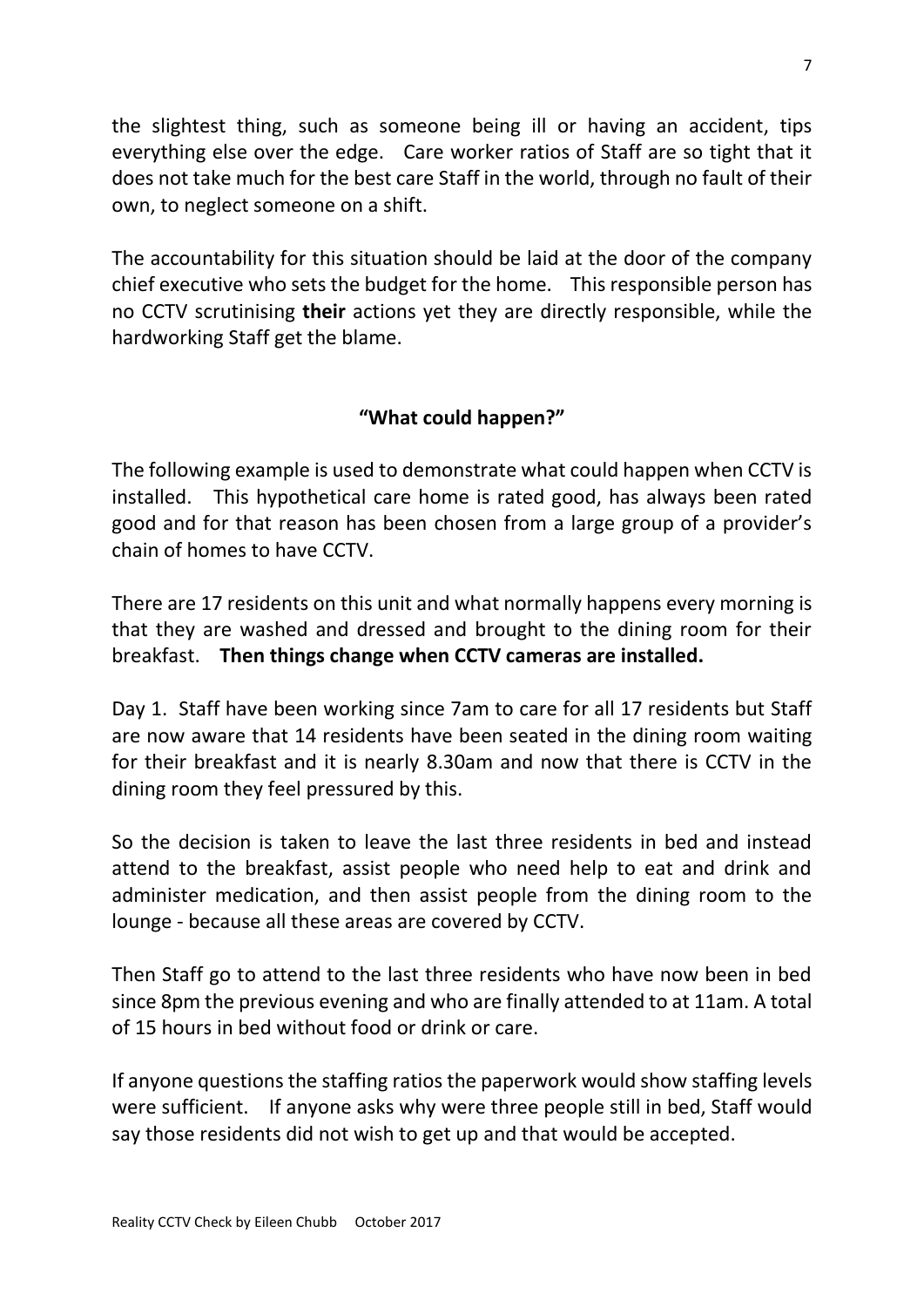This is just the beginning of the shift but the impact continues the whole day, the daily care records are not completed that day which is the first time this has ever occurred in this home.

Day 2 One of the Staff on this shift is not as fast as the other care workers, they are not a bad carer but just slower. This means that four people are left in bed on this shift. Again the care records, fluid charts, daily notes etc are not completed and throughout the shift, when out of sight of CCTV, corners are cut.

These are not bad Staff, they do their absolute best every day but on the average shift in **even the best care home with the best of Staff, care is neither poor nor perfect at all times**. For example breakfast can often be a bit late because everyone is cared for first. The CCTV sees breakfast being given to a room full of residents but does not pick up what is happening to the people who have been left in bed.

After a few weeks of CCTV impact, CQC inspectors visit the home and criticise the poor paperwork. CQC check and find there is the correct Staff ratio so they put any issues down to Staff deployment.

Those who sell CCTV will say that residents got their breakfast at the correct time and use this to claim that therefore CCTV improved the care.

Would you want your loved one to receive better care if the price that is paid is someone else's loved one gets no care at all? **Especially when you realise that one day, the person who gets no care at all IS your loved one?**

This is a good home but as time goes by the Staff become more demoralised and leave. They are replaced with Staff who are not so good but who are willing to go slow and perform good care for the CCTV even if more and more people are neglected out of CCTV range in order to do so.

# **What the CCTV does NOT see**

Consider just one situation here, of a person being taken from the room. The CCTV will not pick up on all the unseen outcomes of this, whether they are being taken to the toilet or for bed rest or for a walk outside. There is no intelligent tracking of that person or knowledge of what is actually happening to them when out of CCTV range or how soon they should be expected to return. (Please see Summary for the limitations of CCTV.)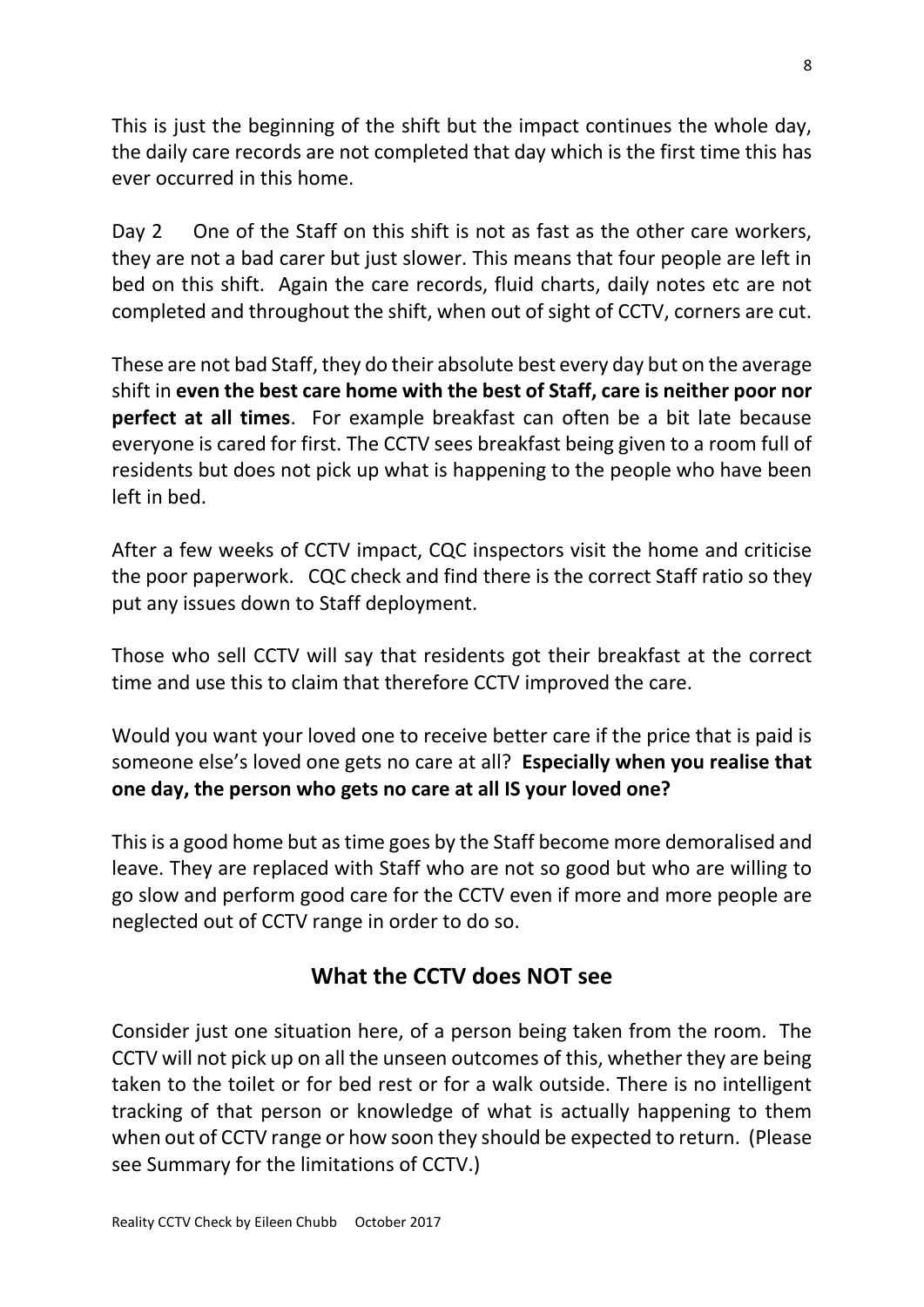This can apply to any number of care situations, for example:

- If someone calls out to be taken to the toilet and two care Staff immediately respond and hoist the person to a wheelchair and leave the public area. The CCTV films all this being done correctly so therefore good care is presumed, but what might it not capture?
- The person is taken to the toilet but is already soaking wet and is taken back to the lounge to sit in that wet state for some hours.
- The person is taken to the toilet and left sitting there for over an hour before someone comes back.
- The person is taken to the toilet and intimidated or threatened not to call out.
- The person is taken to the toilet and assaulted.
- Other residents are left neglected in order to take this person to the toilet immediately and be seen to be doing so by CCTV.
- The person is taken to the toilet and given all the care needed.
- Someone says they want to go to bed so Staff help the person to their room where it is presumed that good care has been given, but in reality that person may have been left on a commode or in a wheelchair for hours after being taken to their room, before they are helped into bed.

There are also situations where for example Staff may need to accompany someone to hospital which would leave depleted Staff numbers.

Many people in care homes are too mentally or physically frail to tell anyone what is happening to them.

As we established earlier the worst abusers will not be detected by CCTV, only *covert* cameras have proven effective in this. CCTV would be used by the worst abusers to get an extra thrill and could end up actually protecting them.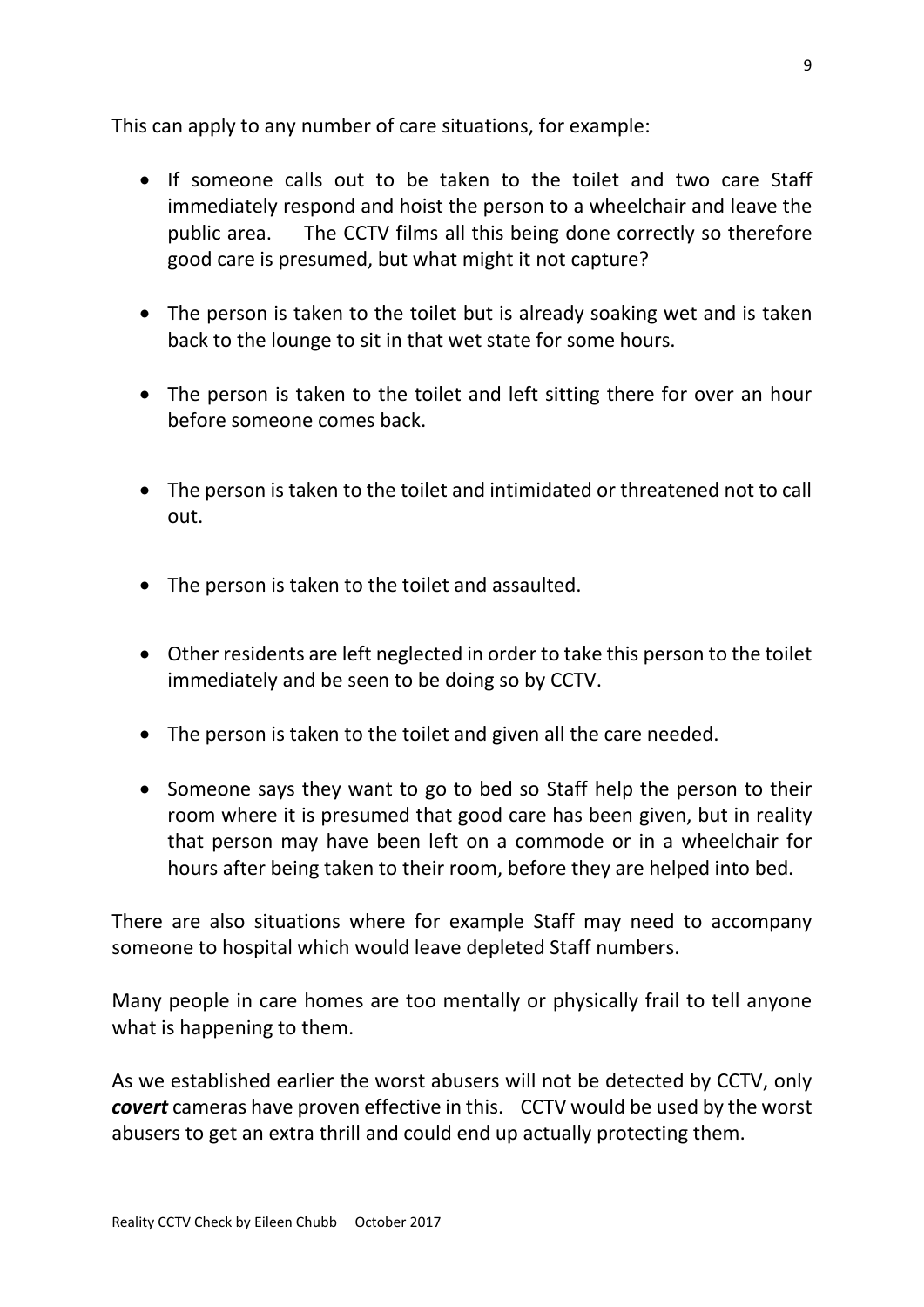# **So would CCTV drive up standards of care generally?**

The questions that really should be asked are

- Would CCTV **appear** to drive up standards?
- Would CCTV cause adapted behaviour?
- Could adapted behaviour have a detrimental effect on care standards?

**If genuinely good homes can be adversely affected by CCTV then why do so many people believe CCTV will stop abuse?**

# **Part Three The Evidence: What did happen in a real home**

The following care home is real, we have chosen not to name it here only because good care Staff have worked hard to bring the home back to pre-CCTV standards. This home has always been consistently good until CCTV was installed at the beginning of 2015.

The *extracts in italics* below are taken from CQC inspection reports for this home to show how care deteriorated after CCTV installation and here we flag up some of the key issues:

- **Increased risk of pressure ulcers**
- **Medication risks** eg medication found in people's bedrooms and one person at risk of suicide was stockpiling medication without Staff being aware.
- **Fire safety and infection control risks**
- **Moving and handling risks**
- **Monitoring and audit issues**
- **Lack of risk assessments**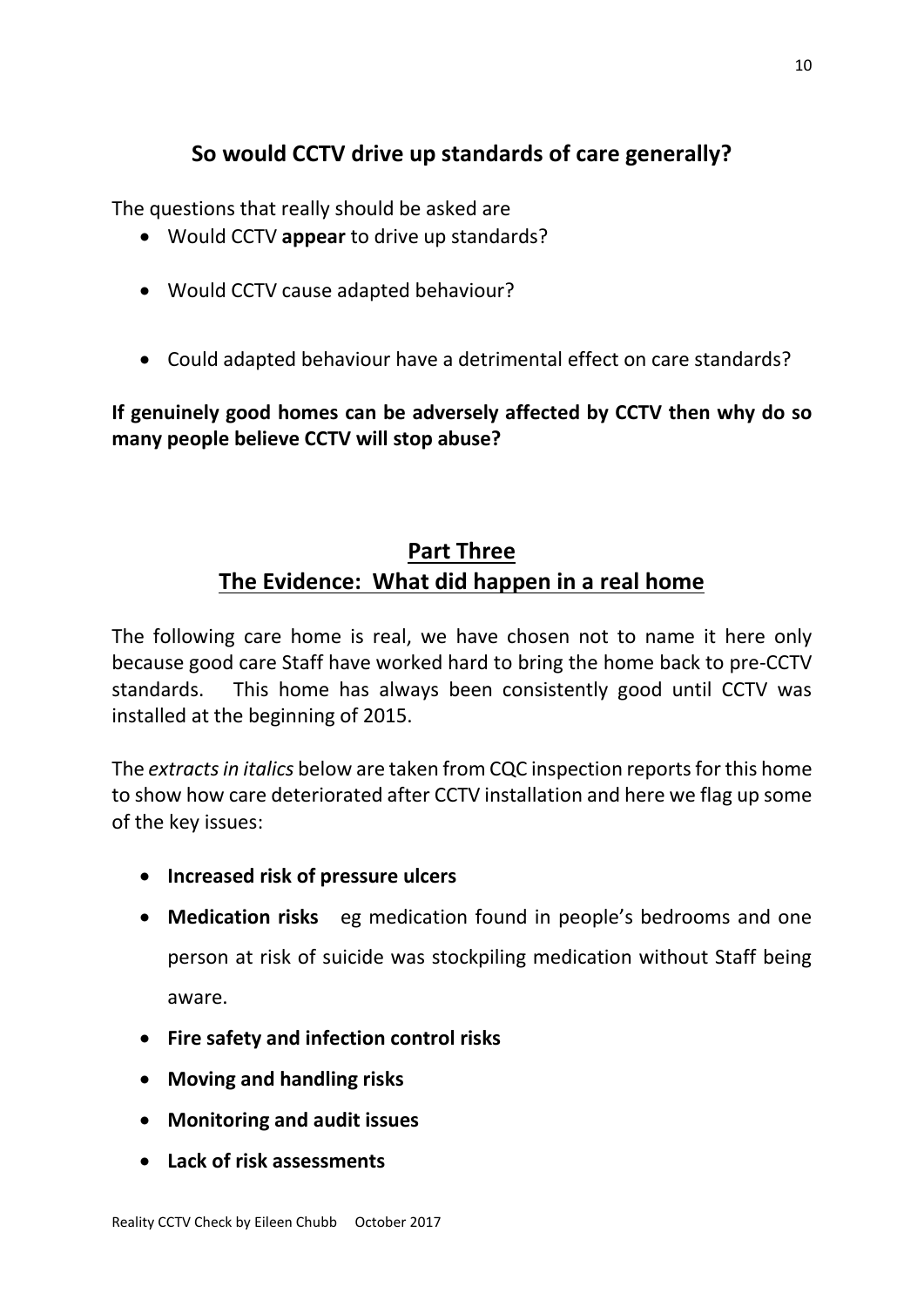- **Lack of care plans**
- **Hot water scalding risk**
- **Staff deployment issues**
- **Lack of training**
- **Some Staff did not know new Residents had been admitted to the home**

#### **Inspection Report 1: May 2012**

## **The home was meeting all essential standards of quality and safety**.

Page 2: *People told us that Staff respected their privacy and dignity and treated them well*.

Page 6: *We looked at care plans and we saw that people's likes and dislikes were discussed with them and recorded. This included discussions on their preferred place of care and their options for end of life care. We saw that instruction was included in care plans for Staff to support them in their choices*.

Page 7: *We saw that people were able to spend their time where and when they preferred. This included the time they got up and dressed and when they went to bed*

Page 8 *We observed that people's personal care needs have been met and saw that they looked well cared for. We discussed the assessment and care planning with the manager. She told us she had implemented person-centred care planning. This included a personal profile that had been developed with the person and/or their relatives. The profile detailed the person's needs from their perspective and how they liked to be cared for. When we looked around the home we saw personal profiles on display in each person's room. The manager said this had been agreed with the family so that Staff could understand the person, their lifestyle, what was important to them and how they would like to be cared for*.

*Risk assessment of the environment, skin integrity, nutritional risk, moving and handling, risk of falls and fire risk were recorded with evidence of how the risks were minimised.*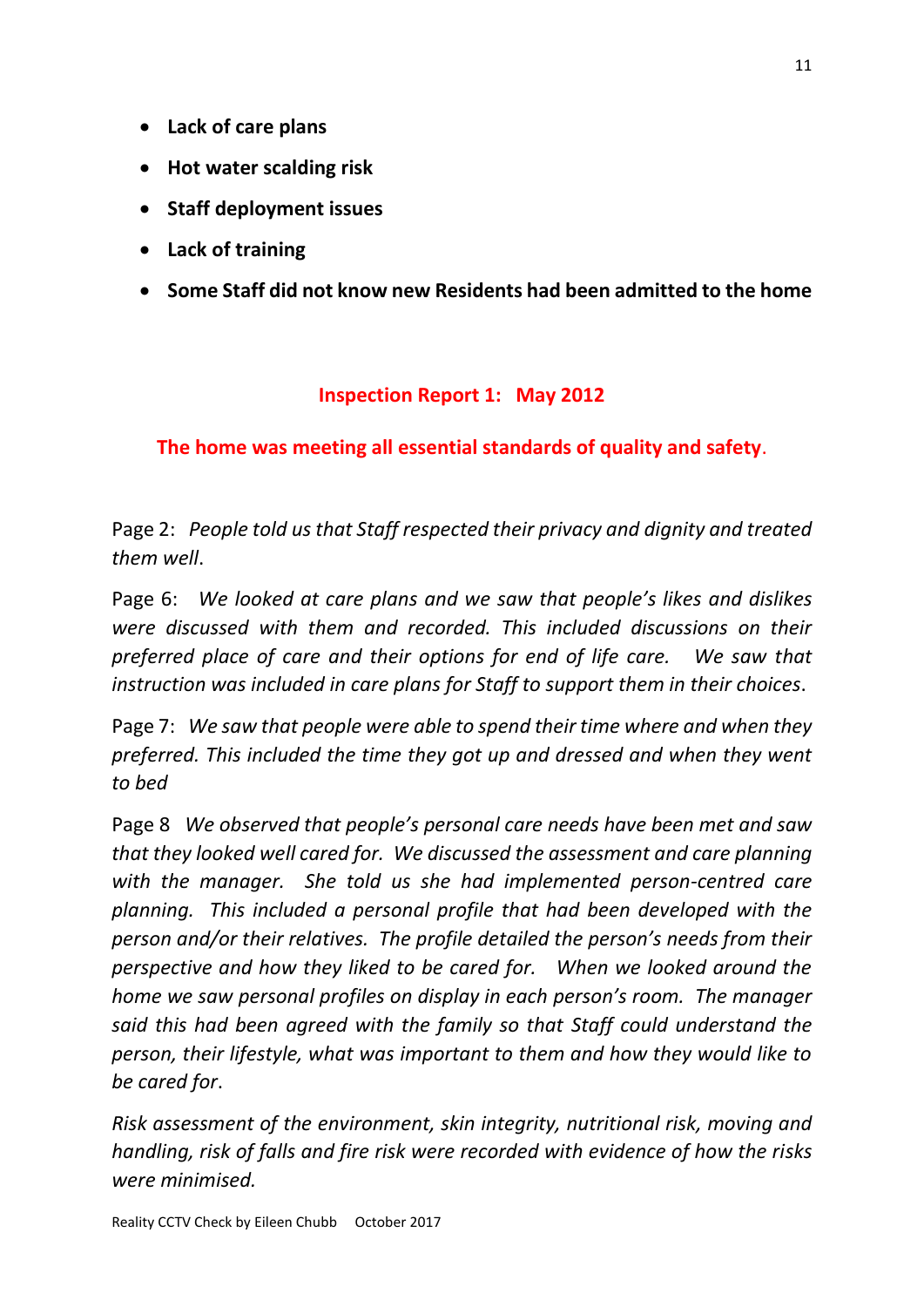Page 9 *All the care plans viewed had been regularly reviewed to take account of changing needs and included evidence of good liaison with healthcare professionals, community psychiatric nurse, GP, district nurse or dietician involved in the person's care. Daily records viewed were detailed and showed good monitoring of the person's needs and actions taken where there were identified changes to the person's needs.*

Page 10 *The manager had raised a number of safeguard alerts on behalf of people at the home where they had received poor care in hospital*.

Page 11 *We looked at the recruitment records for three Staff who had been appointed since the last inspection. We found that all of the required checks had been carried out on all Staff before they started working at the home*.

Page 12 *We saw from the records that a substantial training programme was in place. Since January 2012 training had been provided in fire safety, health and safety, infection control, food hygiene, moving and handling, safeguarding adults from abuse, falls prevention, dementia care, first aid*, *nutrition, tissue viability, medicines administration and end of life care. Care Staff told us they felt well supported by their manager and their team colleagues. One Staff member told us they had regular handover meetings between shifts to report on any changes in people's needs and they had recently received supervision from the manager.*

# **Inspection Report 2 April 2013: Compliant all standards.**

Page 6 *Before people received any care or treatment they were asked for their consent and the provider acted in accordance with their wishes. We reviewed four people's records and found systems were in place to gain and review consent from people who used the service or their representative if appropriate.*

Page 8 *We looked at the individual care plans for four of the people living at the home. They were written in a person-centred way, identifying people's strengths and needs and supported by risk assessments. We saw that care plans and risk assessments had been regularly reviewed and updated where necessary*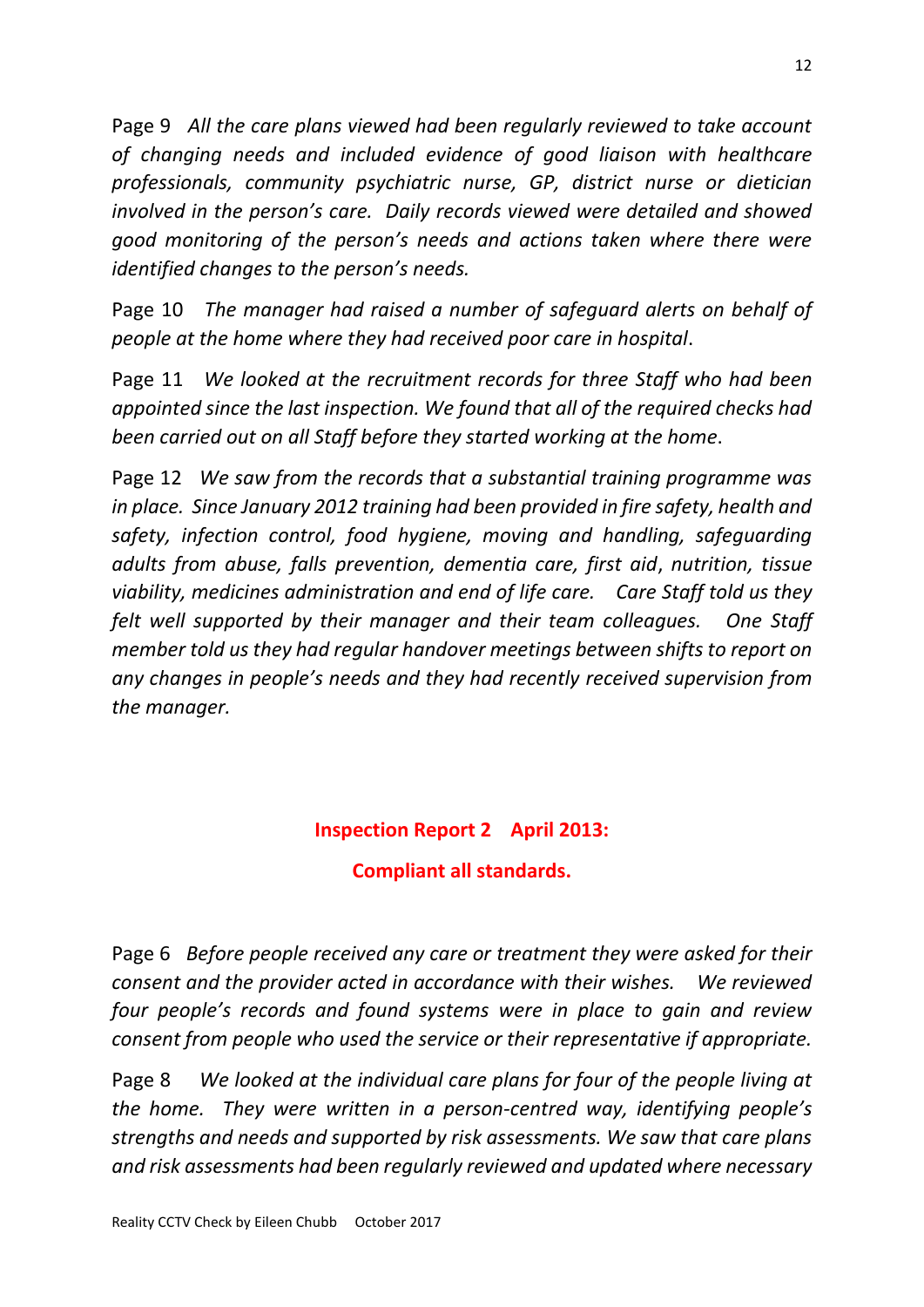*so that Staff had the most current information available to consistently support people effectively and safely. From observations on the day it was clear Staff had a good relationship and communicated well with people living in the home. A relative said "it's brilliant here, I often see the Staff just sitting chatting to the people who live here"*.

Page 10 *We looked at the medication administration records (MAR) charts and the medicines stored in the locked medication trolley. All charts were completed correctly throughout. Medication was signed for after being dispensed and stock reconciled correctly. Competency checks were carried out every month by the manager to ensure Staff maintained their skills to administer medication. We saw records of this supervision.* 

Page 11 *All concerns even if they were raised verbally or informally were recorded in writing in order that trends and patterns could be identified, monitored and rectified.*

# **Report 3 April 2014**

# **(NB nine months** *before* **CCTV cameras were installed)**

# **All standards met.**

Page 4 *We saw that care plans and risk assessments were informative, up to date, and regularly reviewed. The manager responded in an open, thorough and timely manner to complaints*.

Page 6 *Care plans had been developed that covered important areas of care such as personal care, mobility, skin care, communication and leisure. These care plans had been regularly reviewed. Three care Staff that we spoke with were knowledgeable about people's care needs and life histories.*

Page 8 *Medicines were delivered to the home from pharmacy in pre-packed boxes with dosages and set times for administration clearly marked. We saw that people's medicine administration (MAR) charts were up to date, easy to read, with Staff having signed appropriately when they had administered each medication. There were no gaps in any of the records we inspected*.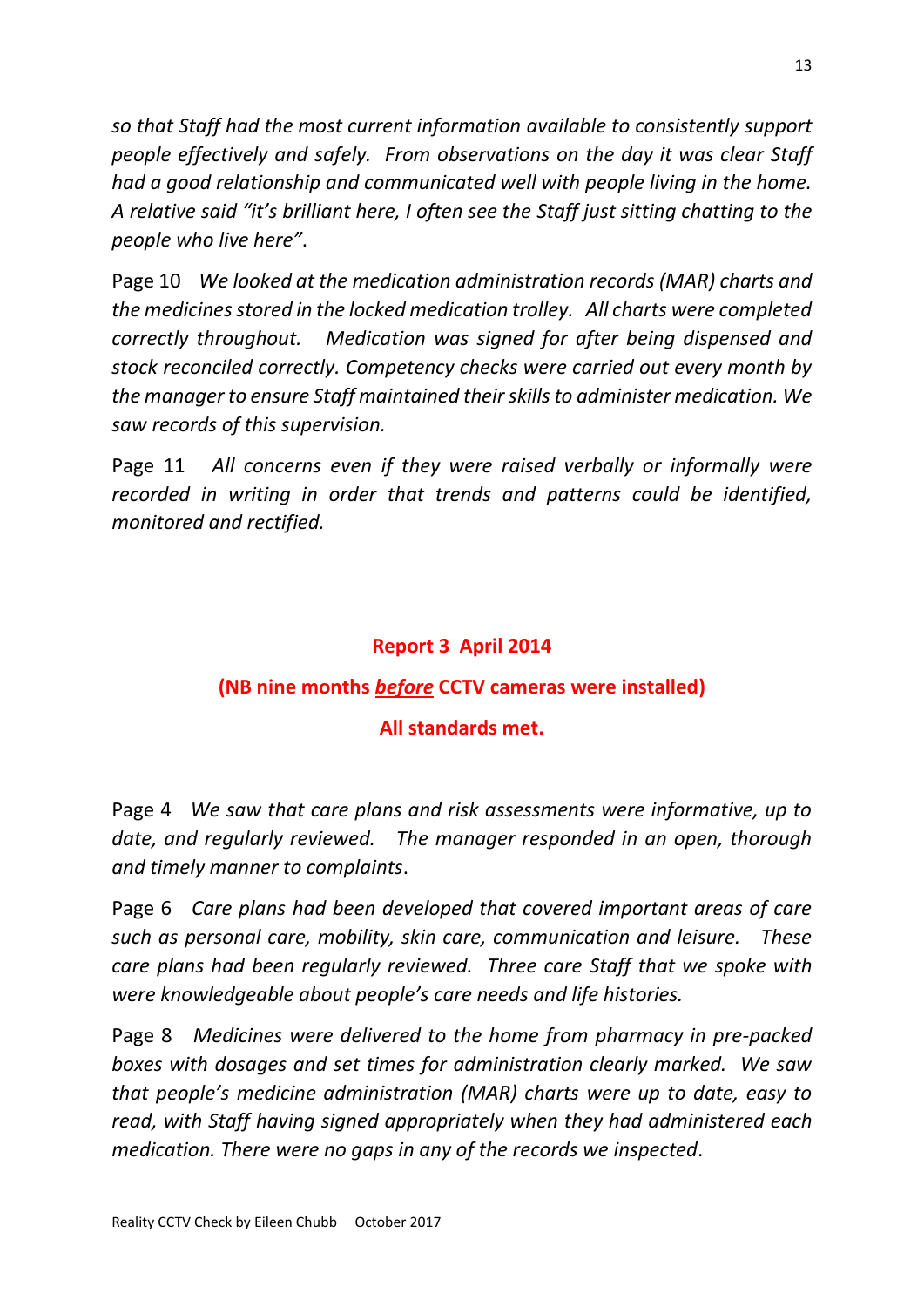PAGE 9 *Hot water temperatures were regularly tested to ensure they ran at safe temperatures to prevent scalding.*

Page 10 *We saw that detailed notes were kept from the interviews of each candidate. This indicated that care and attention went into recruiting people with the right skills and abilities to care for people in the home.*

Page 11 *The care records that we read had been signed by the people and their representatives. The provider held regular residents' and relatives' meetings and produced minutes of those meetings. The manager conducted regular Staff meetings, again producing detailed minutes.*

**Report 4 September 2015**

**Eight months AFTER CCTV had been installed.**

**FAILED ALL standards and is in special measures as well.**

**EC COMMENT There was no registered manager in post, however the level of deterioration in this home cannot be explained solely by the departure of the manager, who had left only four weeks before this inspection.**

Page 2 *People's medicines were not safely managed. Risk management plans both for individual people were not in place to support people and keep them safe.*

Page 6 *People were not protected against risks in the service, including unsafe medicines management, environmental and individual risks and those relating to Staff recruitment and employment. Due to our level of concern at the inspection relating to medicine and moving and handling practices, we reported this to the local safeguarding authority who were responsible for investigating circumstances where people may be at risk.* 

*Arrangements were not in place to ensure that medicines were ordered, administered, recorded and stored safely. In one person's bedroom we found two plastic medicine dispensing pots. Staff confirmed that these contained a total of five paracetamol tablets. The provider confirmed that Staff should have observed the person taking the tablets and not leave them in the person's room*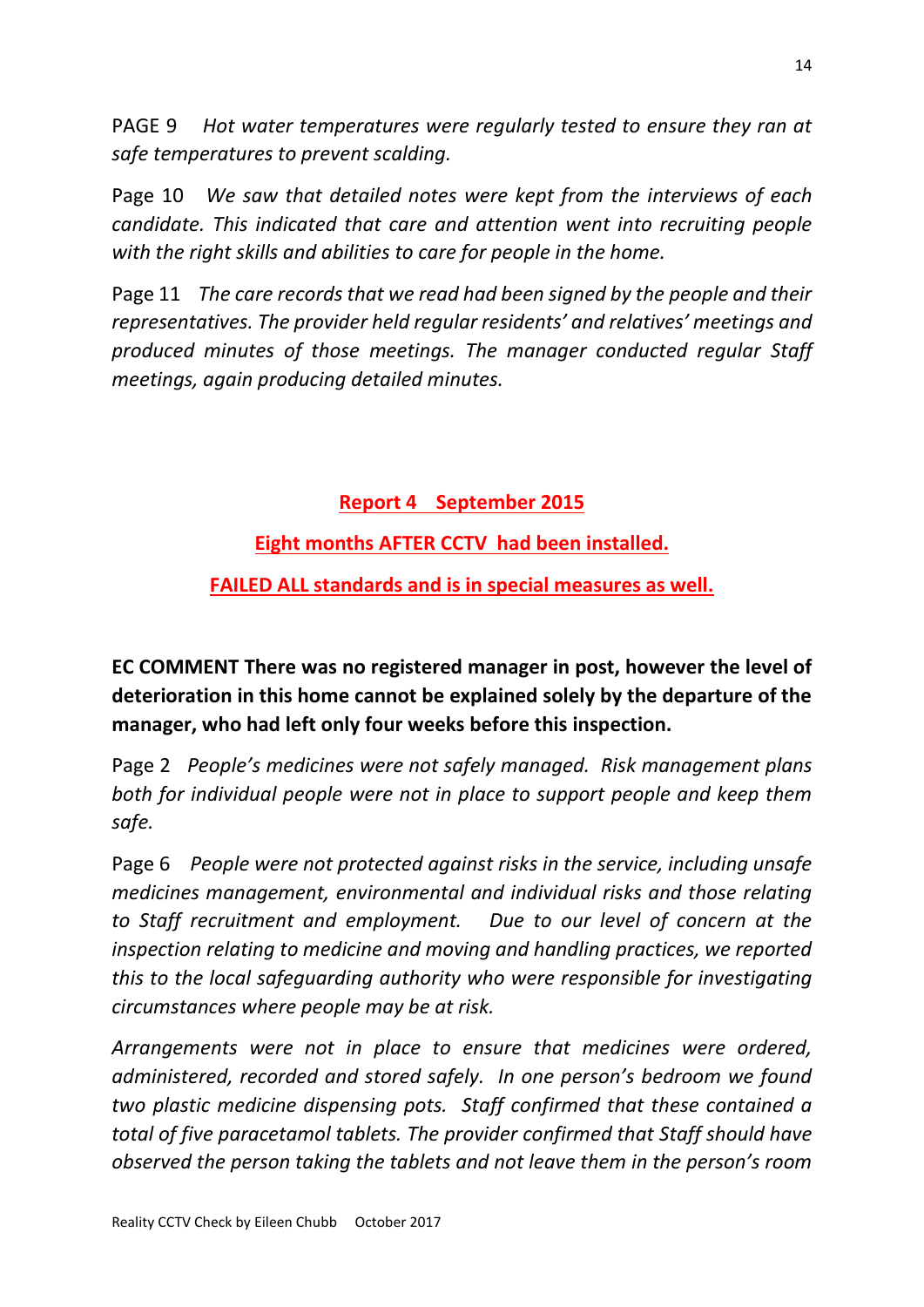*for them to take later, while signing to confirm the person had taken the medication. The person's records showed that they had previously tried to harm themselves by taking paracetamol tablets*.

**EC COMMENT Paperwork is often the first thing to be neglected because Staff may feel that sitting down writing in front of the CCTV may be perceived as them being lazy. Medication duties will often be rushed because Staff doing medication are often called by Residents for attention. Staff do not want to ignore that even when doing a drug round, because they will feel the need to perform instantly for CCTV. Without the presence of CCTV they would feel able to concentrate more on the medication instead of responding instantly to the Resident, and that is how medication practices can suffer.** 

**Residents may remain in pain if they do not receive their medicine and also Staff may hand it out or leave on a table without taking time to check it has been swallowed and recorded correctly.**

*Several packets of prescribed tablets, dated as dispensed in April 2015, were found in another person's en suite bathroom and were not securely stored. This person's MAR sheet showed that most of these medicines were no longer prescribed for the person.* 

*Other people living with dementia who may have gone into that room were at risk of taking a large number of tablets that were not prescribed for them and could harm them.* 

*One person indicated they were in pain when Staff attempted to help them to stand up. Staff confirmed that the person could not have their prescribed tablets because they had run out. We asked to see the MAR relating to this to check how long the medicine had not been available. Staff told us they could not find that page of the person's MAR but believed a Staff member had now gone to the pharmacy to get the medication.* 

*The provider was unable to show us for example a current fire or legionella risk assessment and implemented action plans for the service to confirm people were protected from the risk of fire and infection. Individual risks for people were not always assessed when required so that suitable actions could be put in place to limit their impact on people. One person's records showed they had been admitted to the service in May 2015.*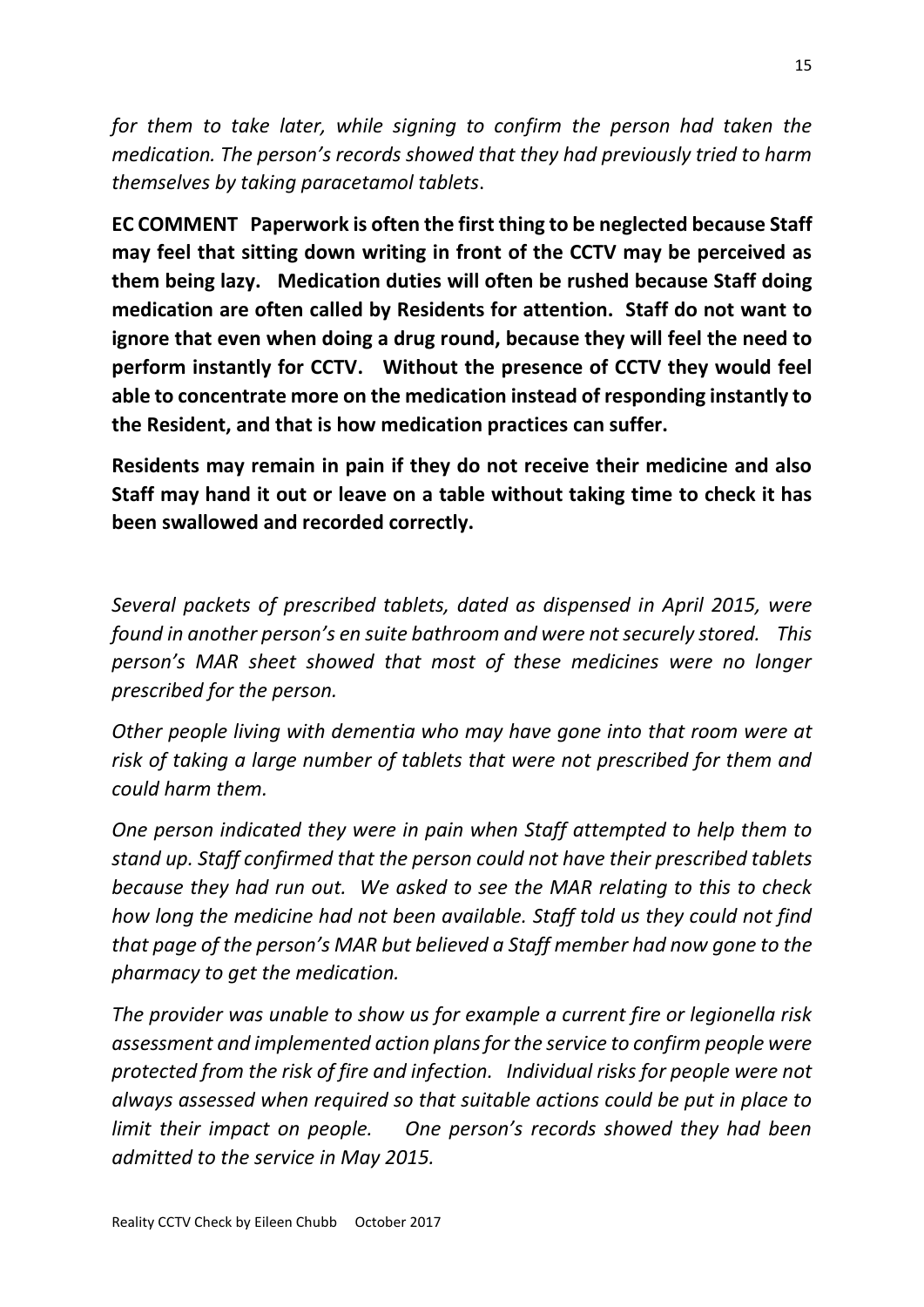# **EC COMMENT NB This was eight weeks after CCTV was installed***.*

*Their pre-admission assessment showed they required prompting to eat, had suicidal tendencies, used a walking frame to mobilise and were at risk of falls. There was no risk assessment in place in relation to the person's nutrition, pressure area care or moving and handling.* 

*Several care record files did not contain an assessment of the risks for the person in their moving and handling requirements. . We saw Staff support a person to transfer attempting to lift them under their arms, which is not a safe way of assisting people and can result in injury to the person and to the Staff. The transfer stopped as the person showed they were in pain. The person's relative told us they had seen Staff routinely support the person in this way.* 

**EC COMMENT This practice is often evident in homes where corners are being cut due to pressure of Staffing levels, however this home has the correct Staffing levels so the pressure is coming from elsewhere, ie CCTV, and this is a form of adaptive behaviour and poor care as a direct result of the CCTV. It must be noted this form of handling causes pain.** 

*Risk assessments were not updated to ensure Staff were aware of an accurate level of risk for the person. One person was identified as being at risk of falls. Accident records showed that the person had recently had an unwitnessed fall. The risk assessment for falls had not been updated since 3rd June 2015*

## **EC COMMENT ie 5 months after CCTV was installed.**

*Some people were assessed as at high risk of developing pressure ulcers. We checked the settings of pressure-relieving mattresses that were in place to help prevent pressure ulcers developing or deteriorating. One person's mattress was set for a person who weighed 100kg.* 

**EC COMMENT Again, this is a result of cutting corners and not completing proper documentation, and again this is a direct result of CCTV because this home previously had always had excellent paperwork.**

*The person's weight, which was to be checked monthly due to their risk relating to nutrition and weight loss, was last recorded as checked in June 2015. This record showed the person to weigh less than 65kg.* 

Page 7 *Additionally the electric pump that supported the pressure-relieving mattress to inflate showed four lights as lit, including a red light indicating a*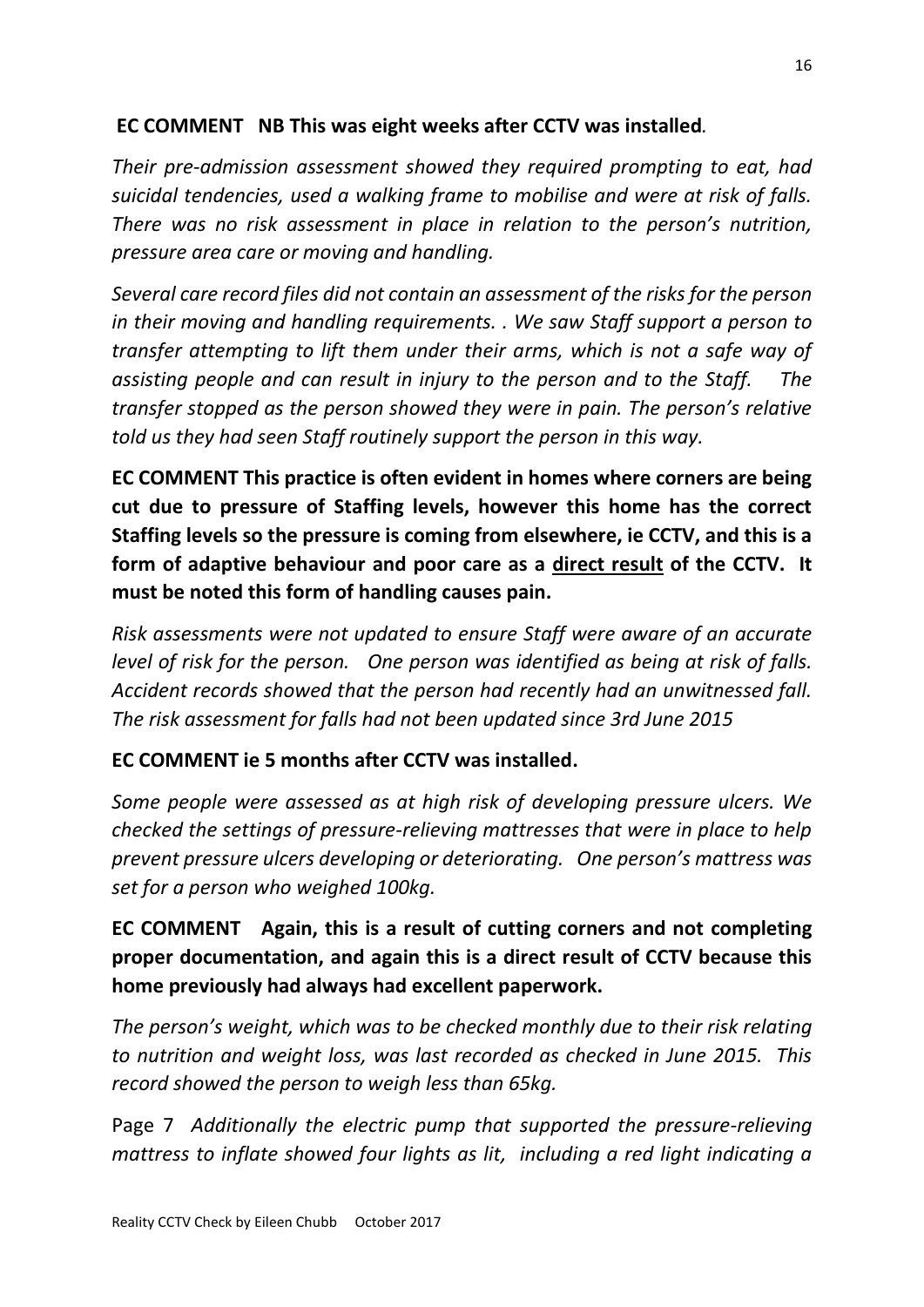*power failure. This clearly showed there was a fault. Staff had not noted the incorrect setting on the mattress or the failure light.* 

*People were at risk from poor food hygiene practices. People were not supported to clean their hands before receiving their meals. Catering Staff handled people's food directly when putting it onto their plates while serving lunch*.

# **EC COMMENT This is more evidence of Staff rushing to make up for lost time from the beginning of the shift.**

*People were at risk of being unable to gain help and support when they needed it. One person who stayed in their upstairs bedroom called out to us for help as we walked past the room. The person was visibly distressed and told us that night Staff had removed their call bell to stop them calling for assistance. We called for Staff assistance for a person using a call bell in a nearby bedroom. The senior Staff member who responded searched the person's bedroom, en suite bathroom and the garden outside their window in case the call bell handset had fallen out. The Staff member confirmed that the person did not have a call bell available to them to gain support.*

*Staff deployment was not effective. There was no clear system in place for Staff to monitor people who stayed in their bedroom and who may not have the capacity to use their call bell*.

**EC COMMENT: If they do not have capacity to use a call bell, (assuming they actually had one available and it had not been removed by Staff to prevent use), then they do not have capacity to choose to stay in their room all day.** 

**CQC have misinterpreted what they are seeing, it is not a question of Staff deployment, it is a question of CCTV adversely affecting the previous working routine due to Staff adapting their behaviour in response to CCTV. Call bells sounding for long periods would be captured on CCTV so Staff would feel pressurised to minimise the chance of persistent call bells.**

*While a Staff presence was often available in the main lounge area, there were periods of time when people sitting in the rear lounge were not monitored by Staff. Two of these people's records identified that they were at high risk of falls and required constant supervision*.

**EC COMMENT At this point CCTV was in the bedrooms as well as the lounge, meaning that Staff were adapting their behaviour throughout all care processes. So the greater the number of CCTV camera locations, the greater**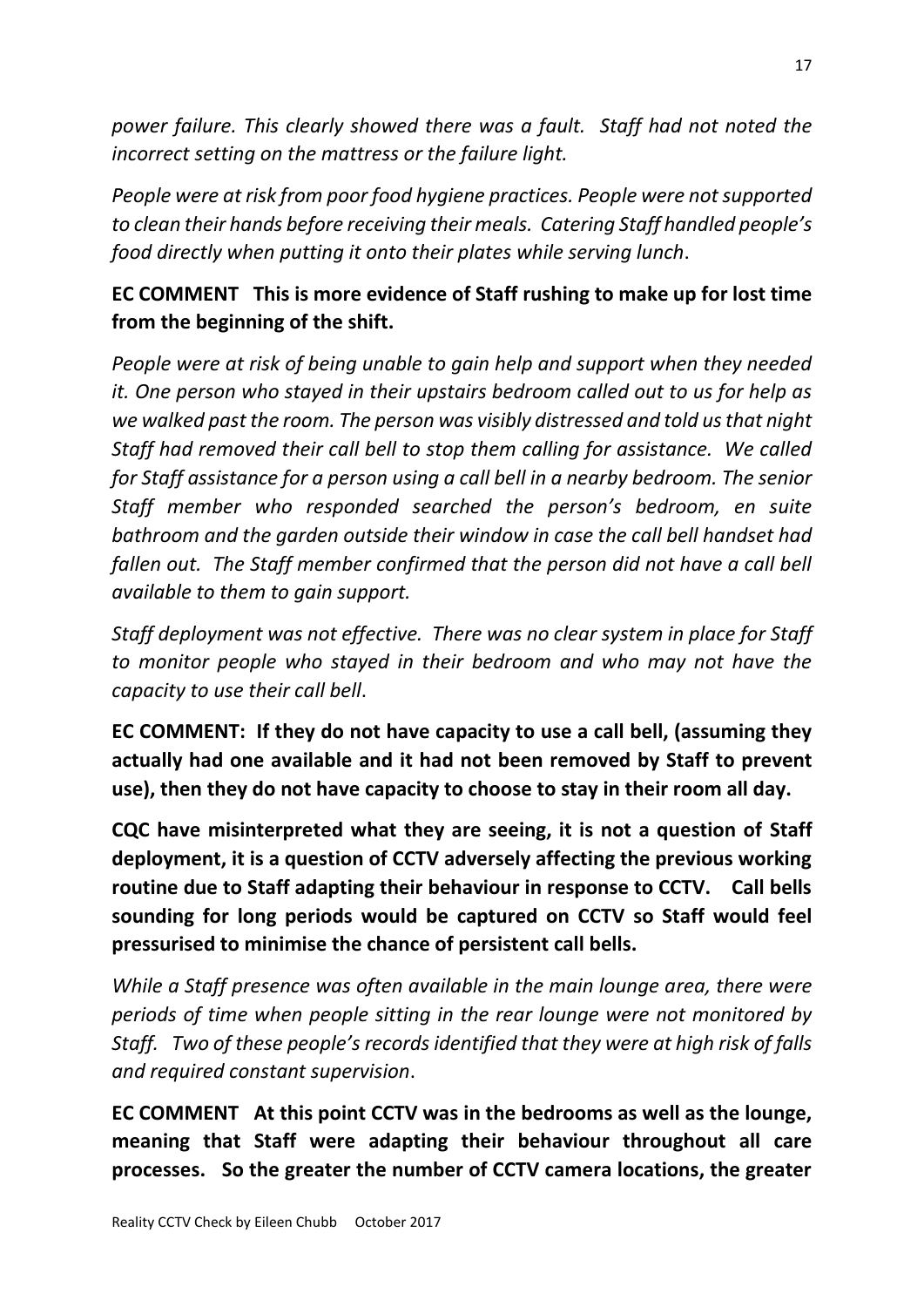**the adverse impact on the working shift, resulting ultimately in poor standards of care.**

*Another person was found on the floor in that room later in the afternoon. On one occasion when there were no Staff in the dining room, one person who was sitting alone at a table waiting for their food to be served, stood up, took a sandwich from another person's plate and attempted to eat it. Staff had told us that the person could not eat solid food due to the risk this posed for them. We intervened and called a Staff member to support the person***.** 

**EC COMMENT Remember that Staff would have been in the bedrooms still getting people up and doing this slower than usual for the CCTV. As the shift progresses, more corners need to be cut in order to make up the lost time, such as not assisting people to the toilet or giving drinks.**

*A relative told us that they felt Staffing levels were suitable as call bells stopped ringing so they were answered promptly.*

**EC COMMENT: Call bells had never been a problem in this home previously but now people were being left in their rooms longer than normal. This relative assumed that the fact that bells had stopped was positive, but it may be that bells had been taken away to stop the cameras triggering an alert when heard to ring for prolonged periods.**

*People were not protected by a robust Staff recruitment process. One member of Staff was recorded on the rota only by their first name. We asked the provider and deputy manager for the full name of this Staff member, who the rota showed was regularly working in the service as a care worker. The management team told us they were unaware of the worker's full name. We asked to see the person's recruitment record to show that the required references and checks, including criminal record history checks, had been completed before the person started working in the service. The provider confirmed that this information was not available.*

# **EC COMMENT No points given for sitting down doing paperwork when it is felt more important to put on a good show for the CCTV.**

Page *8 Copies of the provider's or the local authority's protocols in relation to safeguarding and whistleblowing were not available when requested.*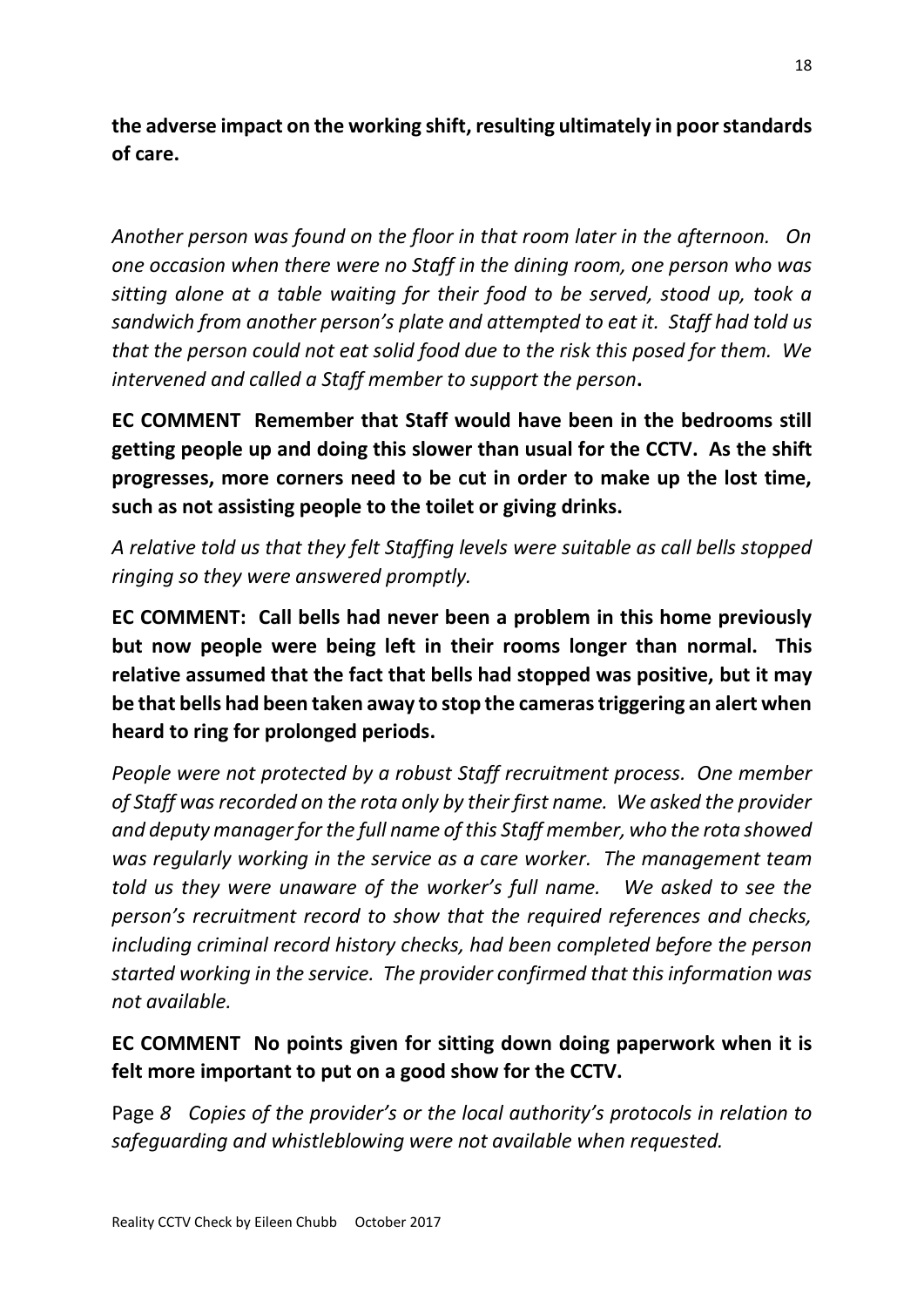Page 9 *Closed circuit television cameras* i.e. CCTV *were fitted in all bedrooms. They were directed in such a way as to view and record the whole room including when people undressed or were supported with personal care whilst in their bedroom. There were no assessments of people's capacity regarding this and no record of people's consent to the people's CCTV. One person, assessed as having capacity, had signed their agreement to their draft care plan. The person told us they were not aware that there was CCTV in their bedroom*.

*They also told us they did not like this and had not given their permission for it. The provider told us that they had contacted everybody's relatives for agreement to the CCTV being operational in people's bedrooms. The provider did not have confirmation that relatives making that decision had the legal authority to do so on each person's behalf so as to comply with the legal requirements of the Mental Capacity Act 2005. The provider told us they had not considered this as they were not aware that this was required. This is in breach of Regulation 11 of the Health & Social Care Act 2008 Regulated Activities Regulations 2014.* 

*The deputy manager told us that Staff supervision was no longer taking place and that assessments of Staff practice and competence were not completed. Staff did not use the learning from their completed training effectively in their day to day practice as observed in relation to, for example, medicines and moving and handling of people. The poor practice and skills levels we observed showed that Staff had not received suitable training, ongoing observation and assessment of their practice to make sure they were competent.* 

*People's weights were not routinely recorded and monitored to support their wellbeing and nutrition.* 

*We had received information of concern prior to our inspection relating to poor support for people's foot and nail care.*

**EC COMMENT Complaints are now going outside the home for the first time. The Staff are not bad Staff, they know very well what they should be doing and have done it previously but their behaviour is now the behaviour of Staff that have been tipped over the limit in their everyday tasks by having to adapt their practice for the CCTV.**

Page 11 *Overall people and their relatives told us that Staff cared for people in a caring and compassionate way. Our findings however, in terms of how well Staff were trained and supported to ensure people's wellbeing and all support*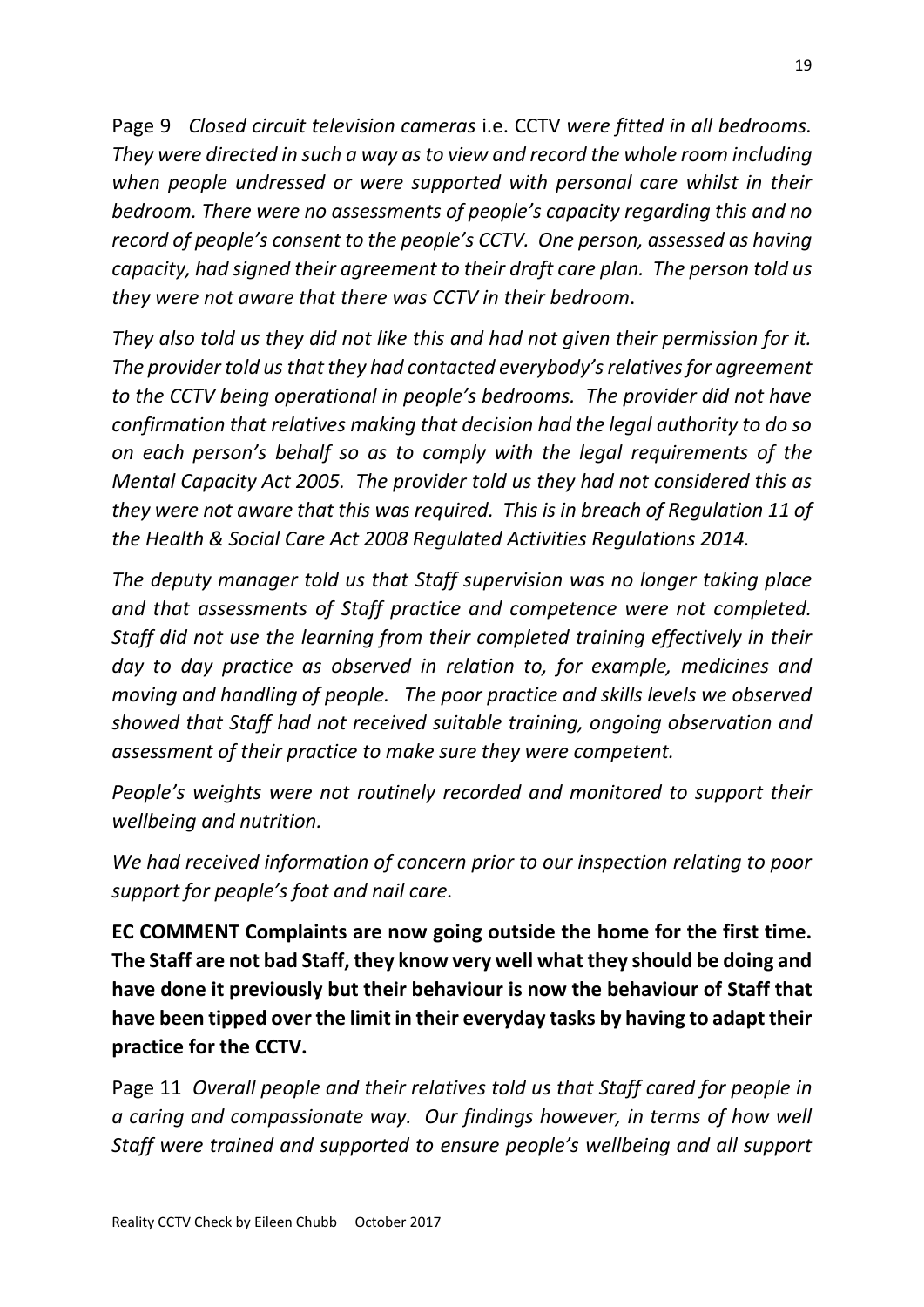*functions including care records and management support, did not concur with people's comments about a caring service*.

**EC COMMENT CQC do not recognise what is going on, and are saying maybe it is because the Staff are not trained, but previous reports had noted comprehensive training and even if Staff do not have training updated every few months, they do not suddenly become UN-trained. CQC inspectors have failed to understand the connection with the CCTV installation date.**

Page 12 *We had received information prior to our inspection that care plans were not developed for several people who used the service, and this included people who had lived in the service since April 2015.*

**EC COMMENT three months after CCTV was introduced, the paperwork that the care Staff had previously completed excellently was now non-existent and this is because they had adapted their behaviour for the CCTV.**

*Care plans were not in place for an additional two people admitted to the service during the inspection.*

*Staff did not have clear guidance on how to provide person-centred care to people who used the service. On the second day of our inspection we found that some Staff were not aware of two newly admitted people who were living in the service*.

**EC COMMENT It is clear that effective handovers had not taken place. Staff conducting a handover could easily be misinterpreted by CCTV as just sitting and chatting.**

*Staff had therefore not been given any written or verbal information on the people's needs or how to meet them. A visitor told us they were concerned that Staff supporting their relative did not know that the person had recently had a fall.* 

*We were not reassured that people who remained in their bedrooms received appropriate encouragement and support to meet their nutritional care needs. Records were not available for example, to show whether Staff had responded to one person's deteriorating mental health needs and if they had any food or fluids during the day and it was also not clear if the person had received any contact from Staff providing contact and engagement at any point during the day.*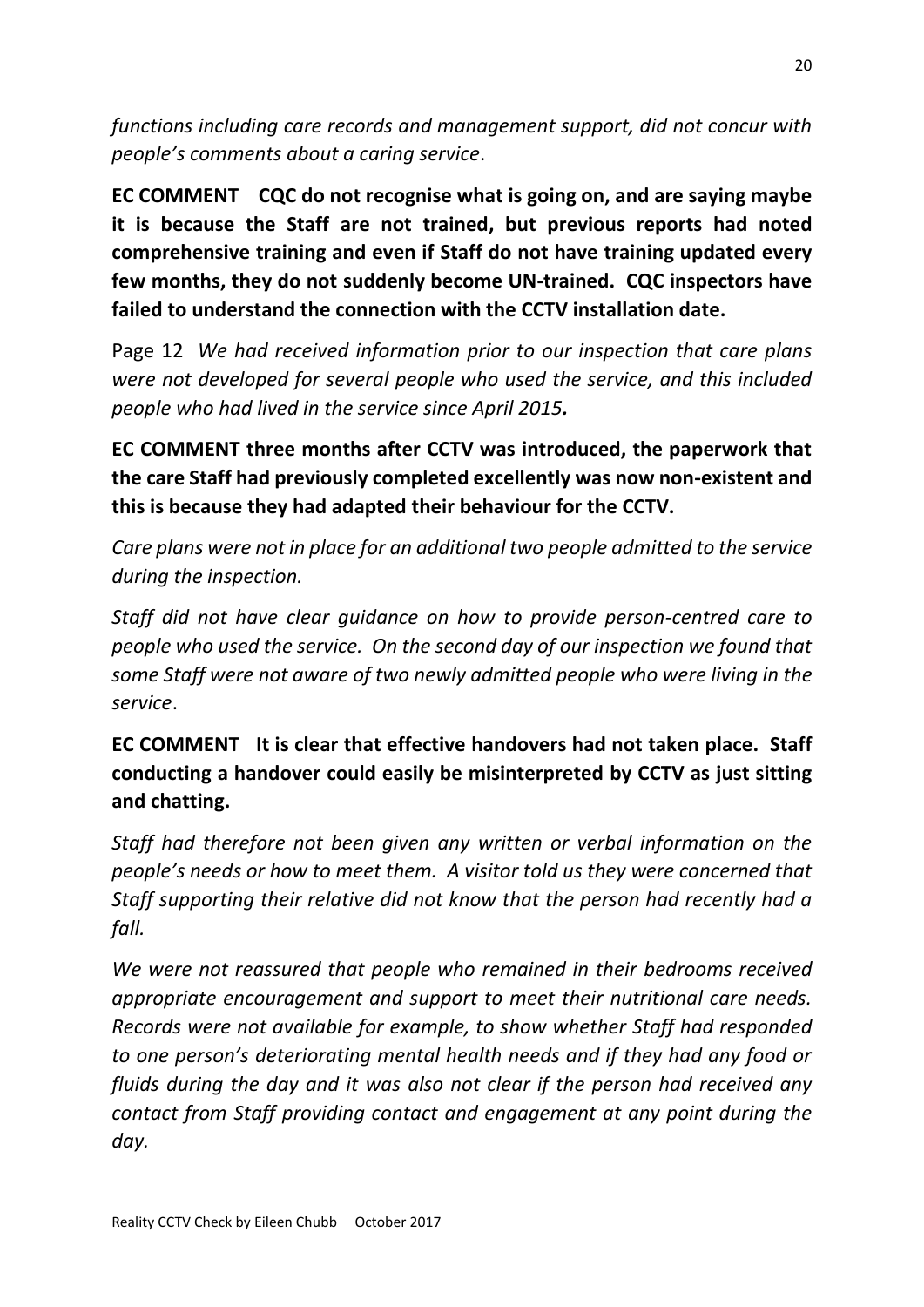**EC COMMENT We always said we knew that the most vulnerable people with deteriorating mental health needs and highest need for support would be neglected while Staff would pander to the needs of someone else's loved one and perform for the CCTV. Meanwhile another person would be left in bed all day and night in abject neglect - as happened in this case, where there was no evidence that they had any food, drink or human contact all night and most of the day. It must have been bad for a CQC inspector to even notice.**

Page 13 *The provider told us that they had become aware that complaints had been raised but that records were not available to demonstrate any action or learning identified.* 

Page 14 *The provider had not notified the Commission as required by regulation, of the registered manager leaving their post or that they were not aware of their legal responsibility in relation to this or that they were required to have notified us of a serious injury to a person living in the service, or that a safeguarding concern had been raised.* 

*The provider told us there were no systems in place (***EC COMMENT No systems in place now but there were before CCTV)** *to assess and monitor the quality of service provided to people. No audits were available, such as in relation to medicines, care records, health and safety or infection control. Checks were not put in place to monitor pressure mattresses and not all falls were recorded. No analysis was completed for example of falls or pressure ulcers. The required records were not properly maintained, for example in regard to people's care, Staff recruitment and training or complaints. The provider told us that they were unable to locate a number of care records they expected to find maintained in the service.* 

## **Report 5 December 2015 DETERIORATION.**

## *The provider has agreed to voluntary suspension of all new admissions.*

**EC COMMENT The deterioration in care is clearly linked to CCTV even though the CQC does not recognise this.**

Page 2 *Improvements have been made to respecting people's rights and CCTV cameras are only operating in communal areas and not in people's private bedrooms*.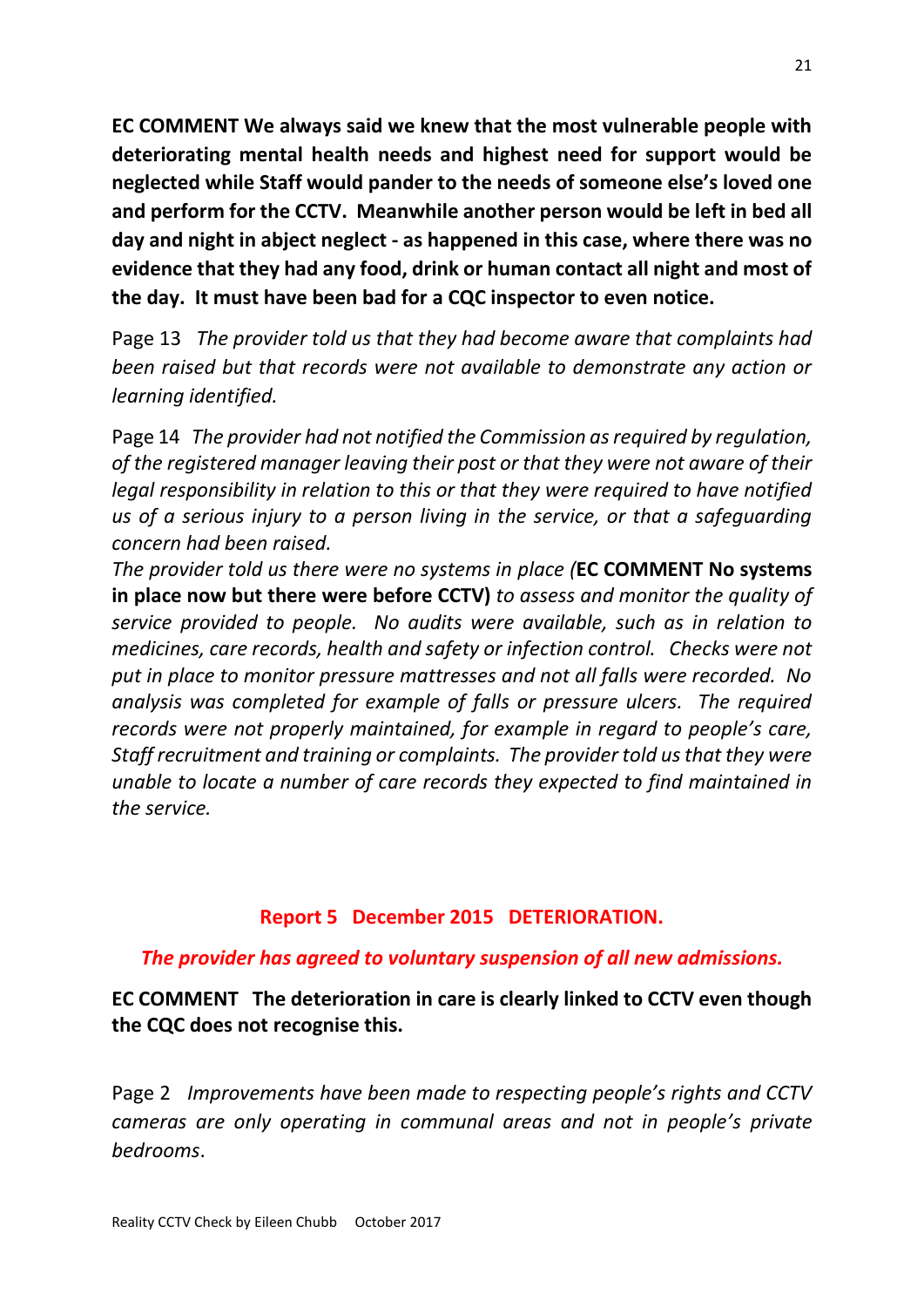Page 5 *At this inspection on 16/17 December 2015, a current fire risk assessment or legionella risk assessment and action plans remained unavailable to confirm that people were protected from the risk of fire, or infection from legionella.* 

*The existing fire risk assessment had not been updated since 2012. It relied upon people's personal emergency evacuation plans (PEEPS) to help them leave the building safely in the event of a fire. The manager confirmed that PEEPS were not available for any of the people living in the service currently.*

*Whilst checks of the temperature of the water were completed routinely in some areas, they were not in other areas, potentially putting people at risk.* 

*At our last inspection we found that some people's pressure-relieving equipment was not used properly or checked regularly to ensure it promoted their safety and wellbeing. At this inspection we found again that some people's pressurerelieving equipment was not at the correct setting or that the equipment was indicating a fault. This had not been identified by Staff to ensure the risk had been mitigated.* 

*The manager had introduced a system to support safe Staff deployment. This identified where each member of Staff was to work during their shift*

**EC COMMENT Such a system is hardly a ground breaking concept and should have been an obvious part of routine management. In reality the deployment will be to put Staff as much as possible where the CCTV can see them.**

Page 8 *We noted however that not all areas of people's assessed needs were included in their plan of care and not all of their individual risks were assessed. Records showed that some people were routinely refusing their prescribed medication*.

**EC COMMENT Recording that someone refused their medication is a way to cut how long the drug round takes. Also it should be noted that CCTV would not show what medication is being given and would not be a deterrent to anyone intent on medication abuse. e.g. overdose of sedatives makes less work for Staff.** 

*This had not been risk assessed and a plan of care put in place to support the person and mitigate this risk. Another person had recently been prescribed a thickener for their drinks due to swallowing difficulties. No risk assessment was in place with regard to their risk of choking. Records showed that one person*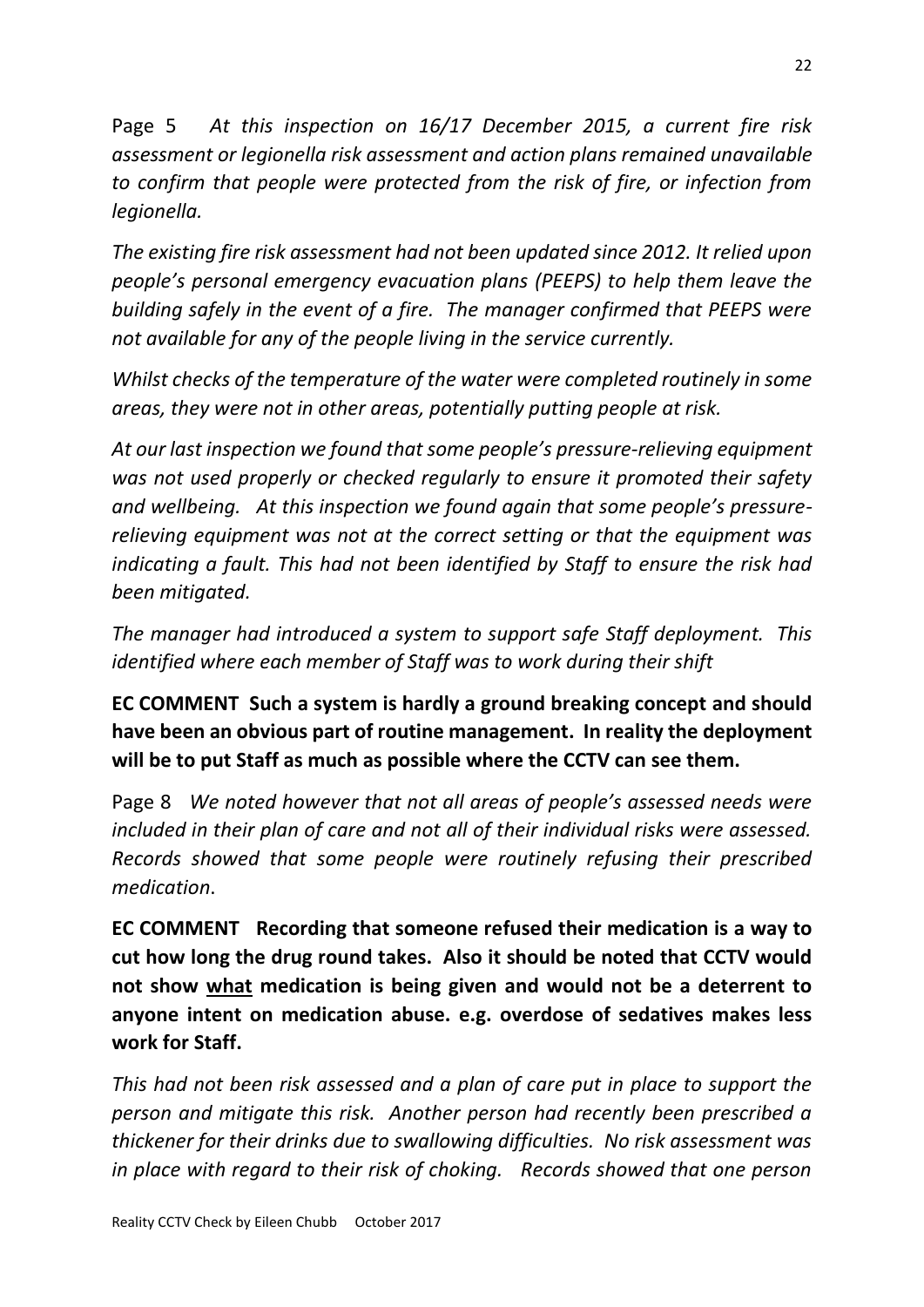*had lost a significant amount of weight in recent weeks. There was no care plan or risk assessments in place for the person's medical condition or nutritional needs to support improved nutrition and well-being.* 

*Care plans and risk assessments were not always updated as people's needs changed. One person was identified as at very high risk of developing a pressure ulcer. The person's plan of care had not been updated to reflect instruction from a healthcare professional that the person was to go to bed every afternoon for bed rest. Bed rest is prescribed to reduce the pressure on certain areas of the body so as to help prevent or improve pressure ulcers in that area. The person had been assessed as having a grade 2 pressure ulcer three days before our inspection, which was reassessed as a grade 3 pressure ulcer on the day before our inspection. This meant that Staff did not have clear information to guide them in ensuring that the person received care in line with their current care needs and to limit risks.* 

**EC COMMENT The reason the person may have been left in bed for long periods before getting up is because Staff were busy performing for the CCTV in the communal areas. By the time people had been got up, it might have been time for their prescribed bedrest so another way to cut corners to save time is by leaving them in bed. Even if there had been no CCTV in the bedrooms and only present in the communal areas, the CCTV would still have adversely affected the care.**

Page 9 *Systems to support safe Staff recruitment, skills development and competence assessment in providing quality care were now in place*.

## **Report 6 March 2016**

#### **Requires improvement in all areas**.

## **One year 3 months after CCTV was first installed.**

Page 2 *At this inspection of 16/17th March 2016, improvements were noted in all areas from the previous inspection. Further minor improvements were needed in regards to aspects of how people's individual care needs and risks were assessed and planned for, and one area of medicine management.*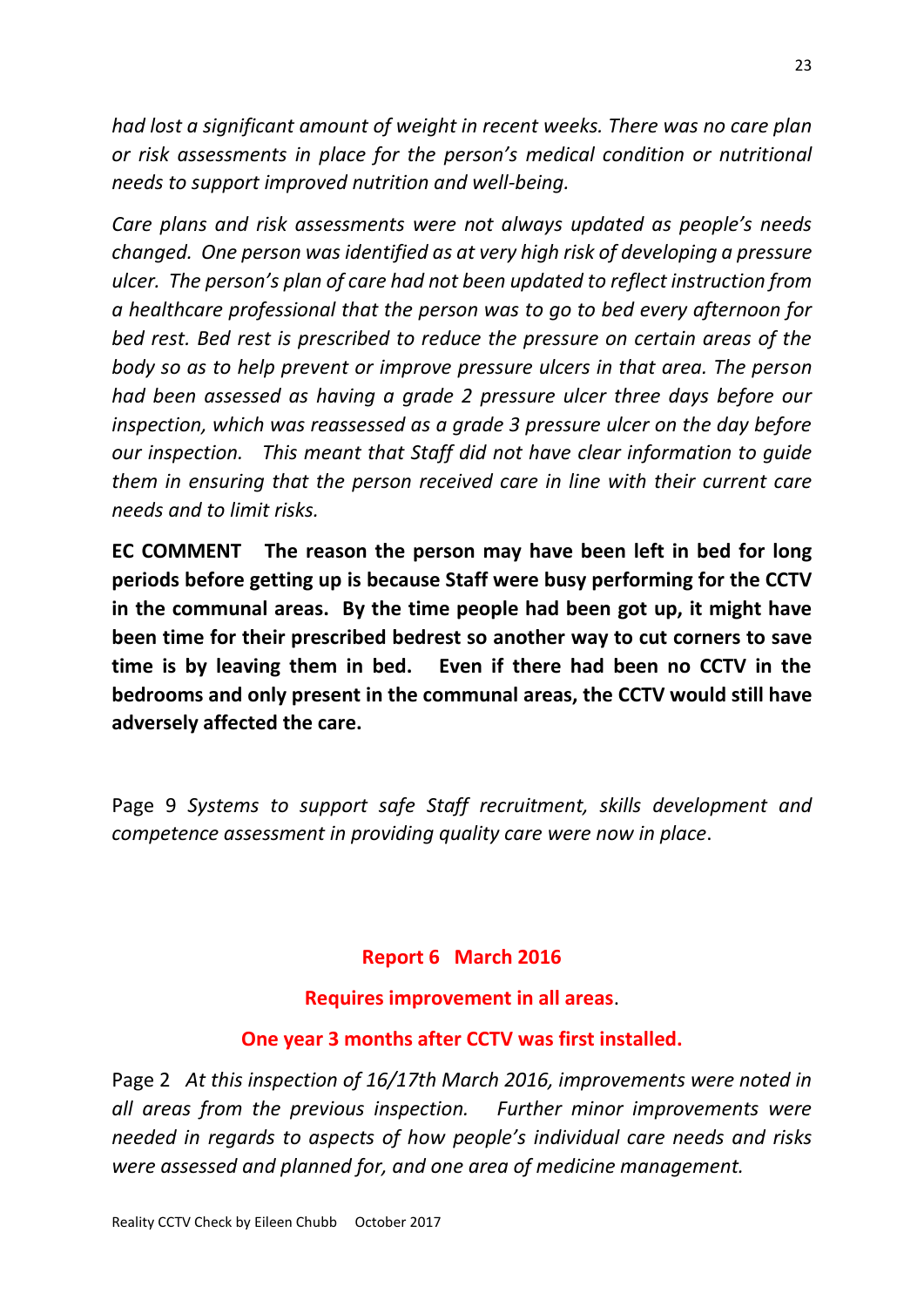*The manager took immediate action to address shortfalls in Staff practice and ensure a good meal time experience for the people using the service.* 

**EC COMMENT This type of wording glosses over problems to hide facts instead of informing the public fully by describing what the problems were.**

Page 4 *People were not always listened to and treated with respect. The concerns were isolated to a couple of Staff members and the manager responded immediately to improve their practice.*

**EC COMMENT** *"…isolated to a couple of Staff members"* **makes it sound as if it is only a minor issue but if you are the vulnerable person who sees only these Staff all week the impact on your well-being is far from minor.** 

**Also it was not the CCTV that picked up this problem, nor any of the other problems in the report and there are plenty to choose from, in fact so many that the local authority eventually enforced a ban on admissions.** 

**If CCTV was the solution that some claim it is, why did it not prevent or even at least highlight any of these issues?** 

Page 7 *We found that most medication administration records were consistently completed. However we noted that the site of one person's medicated patch was not recorded on eight occasions.*

*The manager told us there had been no safeguarding events raised in the service since our last inspection of 16/17 December 2015, however they were clear on their responsibilities relating to this. The manager confirmed that all previous safeguarding events raised in the service, all of which had been upheld at least in part, had now been closed by the local authority.*

Page 11 *We saw that the majority of Staff interacted with people in a respectful way. However Staff did not always take note of what people said or give due attention when speaking with people. We saw several occasions where Staff asked individual people a question but then did not wait for the person's response or did not respond in a timely way to the person's response. One person said they did not feel well and we could see from their physical movements that they wished to leave the dining table. One Staff member who stood behind the person's chair did not listen to the person and continued to talk about other things, to the person's increasing anxiety.*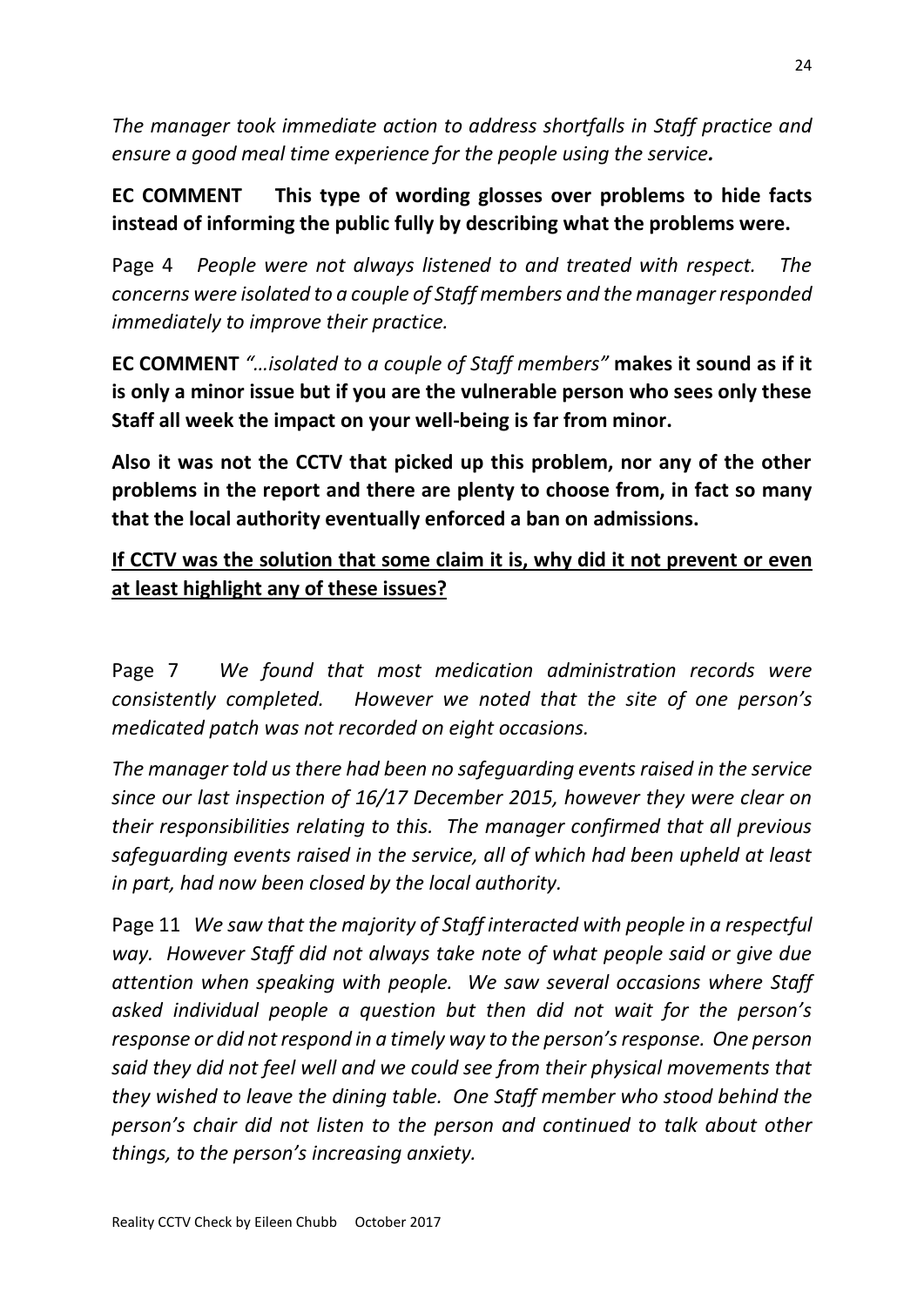*People were able to make choices and decisions about their day to day lives, for example, to spend time in their bedrooms or get up later in the morning.* 

Page 13 *The local authority had placed a restriction on the admission of any further people to the service in October 2015. In response to this the local authority had reviewed each person's placement in the service including their plan of care. People and their relatives were involved in these reviews and this was demonstrated within the care plans*.

**EC COMMENT So in fact it was the local authority which was involved in writing the care plans which the inspection report said the home had improved. NB This is the first time we hear that it was the local authority which placed a restriction, and it was not voluntary as stated earlier.** 

# **Report 7: 5th January 2017**

## **Two years after CCTV was first installed.**

**EC COMMENT This home was good on the day CCTV was installed, it then became terrible for two years, even leading to enforced restrictions and a very significant spike in untoward incidents.** 

**This inspection is heading back to how the home was before CCTV, with audits and the Staff are completing the required paperwork.**

*There were some minor issues found, such as some Staff did not always offer people a drink. Complaints had been recorded, fully investigated, and responded to, to the person's satisfaction, and records and documents relating to the service were clear and well-organised.*

*The PIR told us that the service was part of a project to improve safety, reduce harm such as from falls and pressure ulcers, and to reduce emergency hospital admissions for people living in care homes. Training to support this was provided by the local authority in agreement with the provider.*

*The registered manager told us that two Staff had won an award linked to this initiative relating to a change in culture in the service and a reduction in falls.*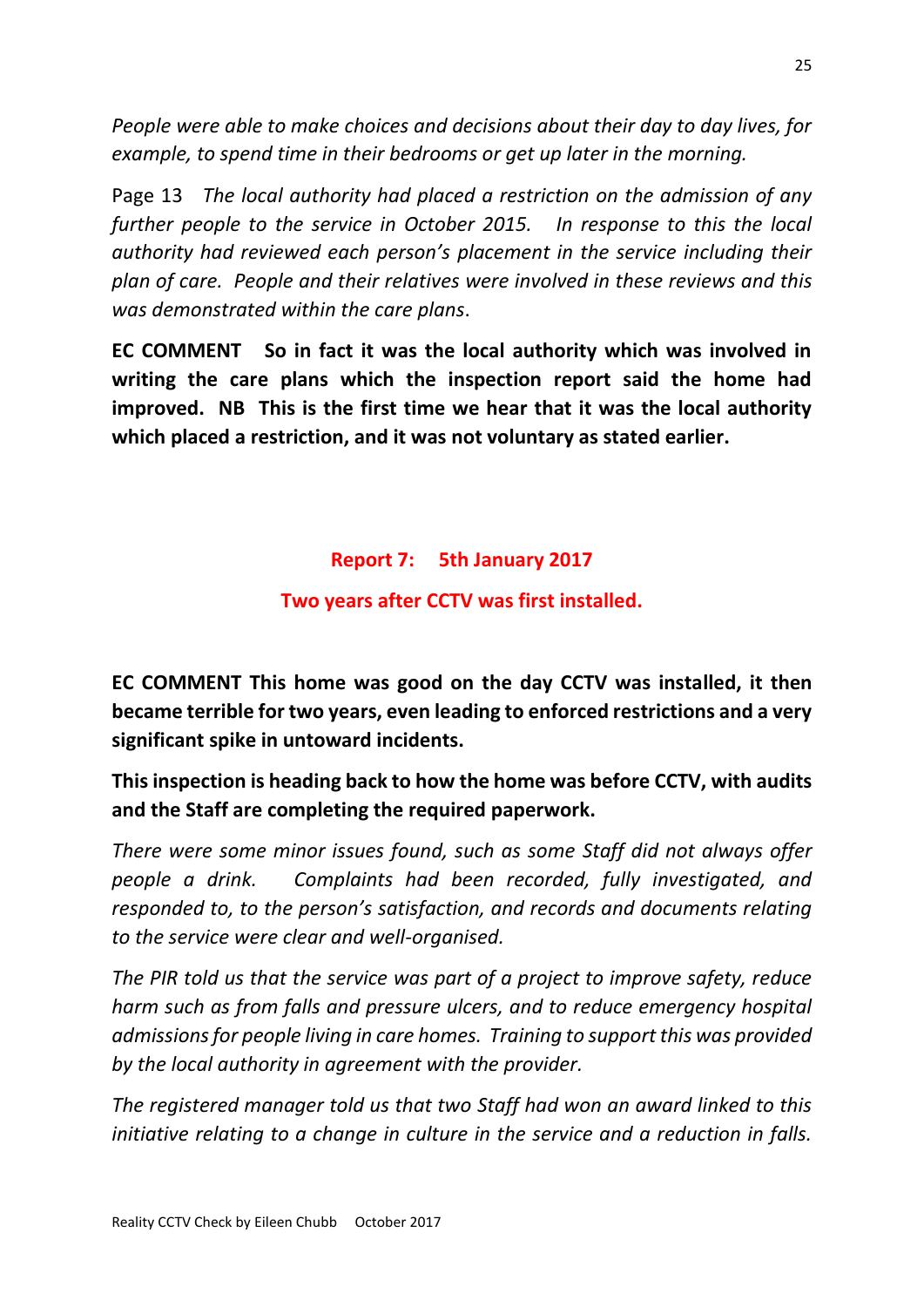*The manager also told us of their plans to be part of other local initiatives to improve the quality of the service people received.*

#### **Part Four: SUMMARY**

We will continue to follow all homes where we find out that CCTV is installed but there are currently very few.

Other concerns that we have are that if CCTV was installed in every public area in every care home, it would require thousands of hours of CCTV to be monitored and it is totally unrealistic to rely on this happening.

Monitoring alone would not work because those monitoring CCTV would need to have read every care plan of every resident they are observing in order to know if they were receiving poor care.

#### **Examples:**

A person should be moved using a particular type of hoist but the wrong hoist is used placing the person at risk.

A person should be moved using their assessed hoist sling attachment but this is not happening, therefore placing the person at risk.

A person is assessed at risk of pressure sores but is left sitting in a chair without their pressure relief cushion.

A person is not assessed as being at risk of pressure sores but is left sitting in a chair for long periods of time and this is now causing a pressure sore to develop.

A person is given a drink but without the prescribed thickener they need because they are at risk of choking.

A person is sleeping part of the day as their dosage of sedative medication is too high.

A person is dehydrated and sitting in the lounge, they have not drunk any fluids for 24 hours but their care is not being tracked by CCTV.

As mentioned earlier, there are many outcomes to a person being taken from the communal area and no way for anyone monitoring the CCTV (assuming anyone is in reality) to understand what was happening. The list is endless.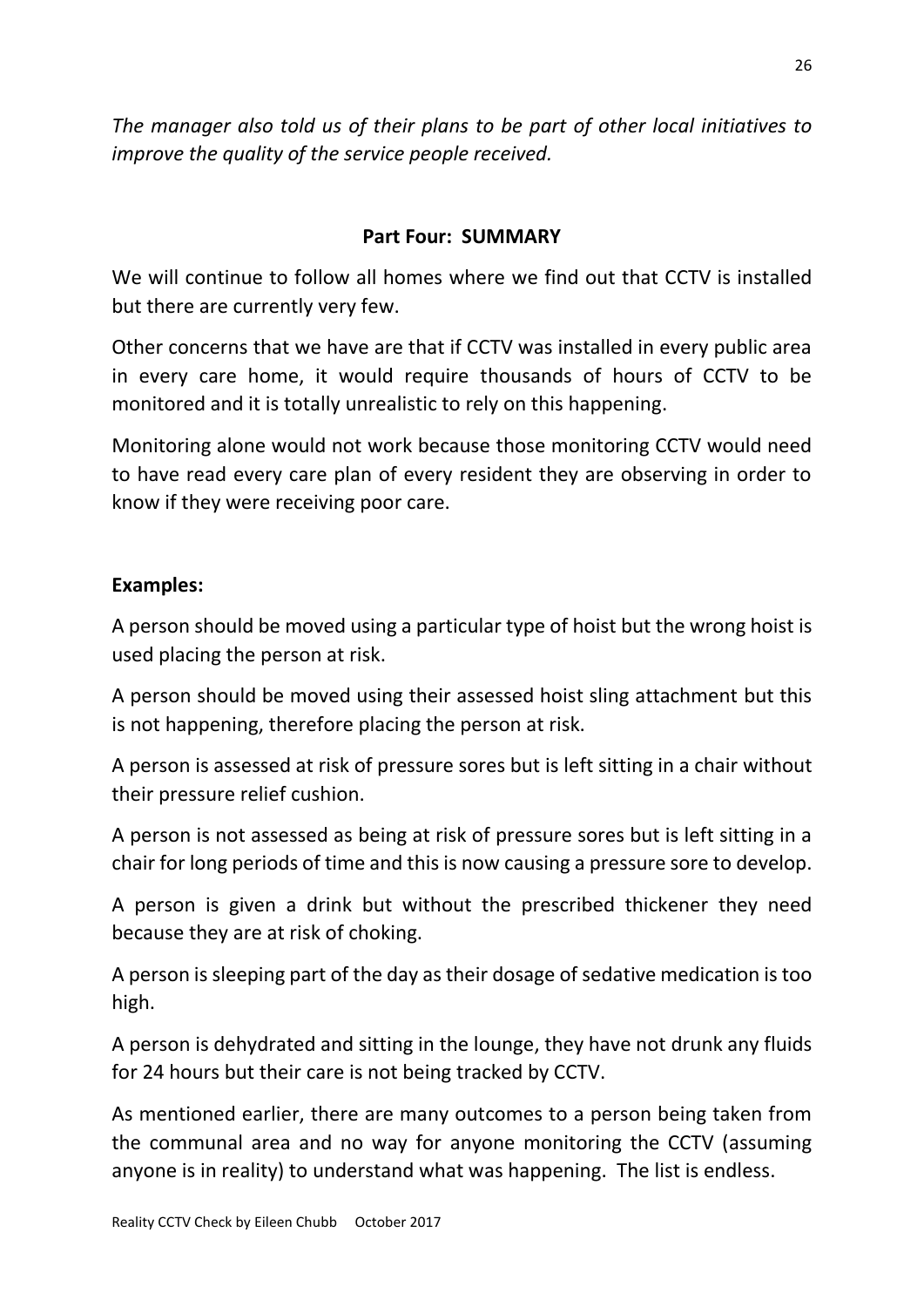CCTV street and security cameras are a useful tool in crime detection after the crime has been committed. CCTV plays a part in combating street crime and anti-social behaviour but these are very different types of problems.

Abuse and poor care are very different issues. There are very complex, intelligent, manipulative abusers, and the worst abuse of victims will **always**  happen in the darkest corners. **In addition the everyday poor care may be filmed by CCTV but in reality it will be invisible to all but those aware of what care needs are being denied.** So CCTV will not stop either the worst abuse or poor care.

Also there is the question of security in an age where hacking, data breaches and other wrong-doing are all too common no matter what assurances are given by the CCTV companies trying to make a sale.

Many academic studies are available, and a note of caution is particularly needed regarding those studies sponsored by the CCTV industry.

Another issue which we have found is that some homes have installed CCTV in both bedrooms and public areas without attempting to gain the consent of residents or families first, this says much about respecting individual rights.

I report as someone who has seen the worst abuse and suffering, and as someone who speaks with families who have had someone abused, as well as with whistle-blowers who try to stop abuse but are silenced by both the lack of legal protection and the lack of accountability**.**

**If there were the slightest chance that CCTV was the answer then I would wholeheartedly support its use. However I know from the evidence that it is NOT the answer and the debate and campaigning for CCTV is doing more harm than good.** 

The **only** camera that would be truly effective, is the camera that goes everywhere, even into the darkest corners and can understand what is really happening and raise the alarm and bear witness.

That camera **is the eyes of the whistle-blower**.

**Eileen Chubb Founder & Director of Compassion In Care**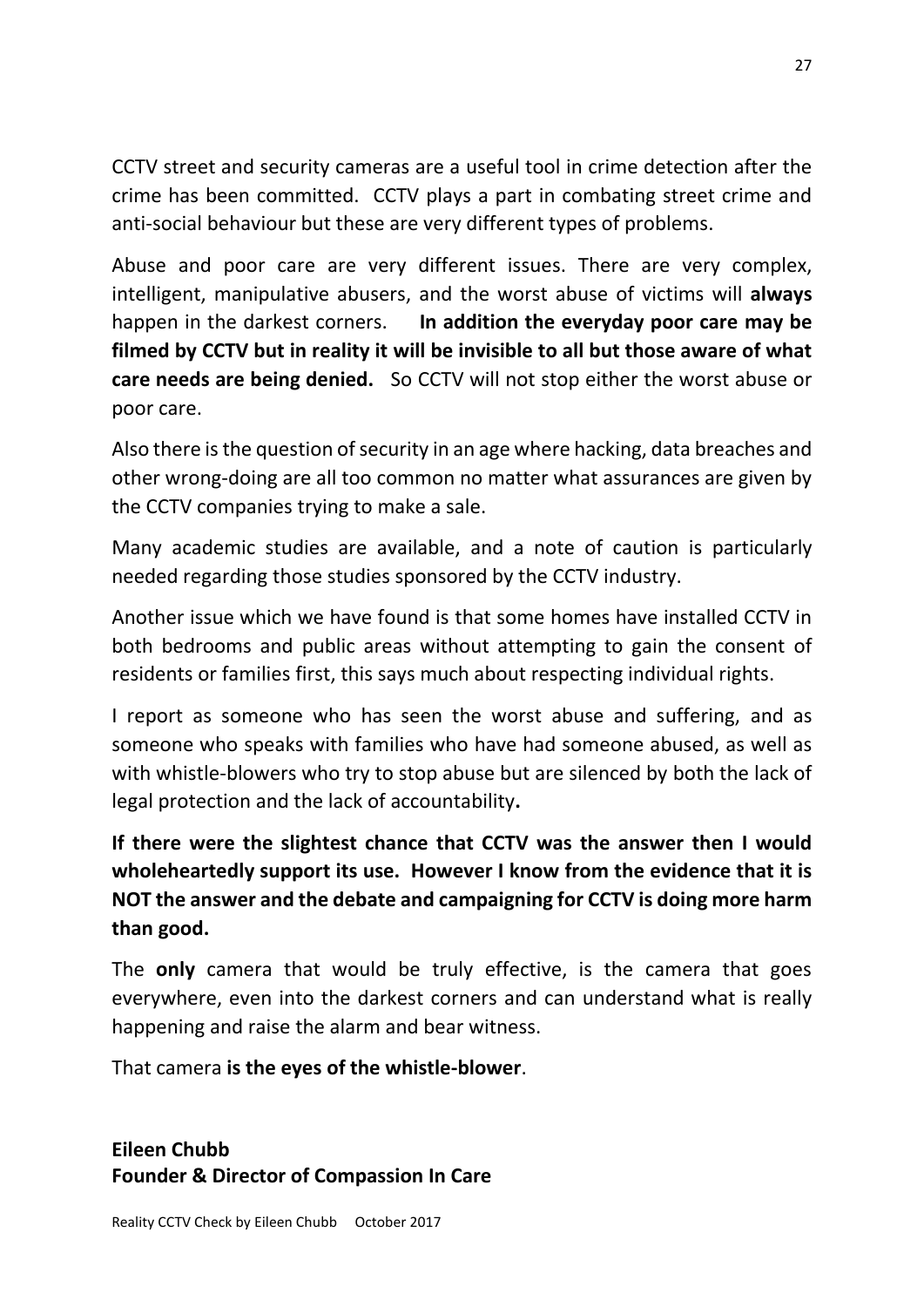# **Cases captured by** *COVERT* **cameras (NOT CCTV)**

NB The crucial difference between *COVERT cameras* and CCTV needs to be understood properly and the media could do a lot to help when reporting cases.

# **United Kingdom**

<http://www.bbc.co.uk/news/uk-england-birmingham-38833510>

<https://www.youtube.com/watch?v=N5hjHBtO-yY>

[http://www.express.co.uk/news/uk/664991/Care-home-Staff-BANNED](http://www.express.co.uk/news/uk/664991/Care-home-staff-BANNED-dementia-sufferer-video)[dementia-sufferer-video](http://www.express.co.uk/news/uk/664991/Care-home-staff-BANNED-dementia-sufferer-video)

[http://www.independent.co.uk/news/uk/home-news/shocking-footage](http://www.independent.co.uk/news/uk/home-news/shocking-footage-shows-elderly-residents-being-taunted-and-abused-at-essex-care-home-9303888.html)[shows-elderly-residents-being-taunted-and-abused-at-essex-care-home-](http://www.independent.co.uk/news/uk/home-news/shocking-footage-shows-elderly-residents-being-taunted-and-abused-at-essex-care-home-9303888.html)[9303888.html](http://www.independent.co.uk/news/uk/home-news/shocking-footage-shows-elderly-residents-being-taunted-and-abused-at-essex-care-home-9303888.html)

[https://www.theguardian.com/society/2012/aug/29/care-home-worker](https://www.theguardian.com/society/2012/aug/29/care-home-worker-hidden-camera)[hidden-camera](https://www.theguardian.com/society/2012/aug/29/care-home-worker-hidden-camera)

[http://metro.co.uk/2017/09/28/shocking-footage-of-evil-carers-abusing-95](http://metro.co.uk/2017/09/28/shocking-footage-of-evil-carers-abusing-95-year-old-woman-and-calling-her-silly-bh-6962748/) [year-old-woman-and-calling-her-silly-bh-6962748/](http://metro.co.uk/2017/09/28/shocking-footage-of-evil-carers-abusing-95-year-old-woman-and-calling-her-silly-bh-6962748/)

[http://www.birminghammail.co.uk/news/midlands-news/shocking-castle-vale](http://www.birminghammail.co.uk/news/midlands-news/shocking-castle-vale-oap-care-10083974)[oap-care-10083974](http://www.birminghammail.co.uk/news/midlands-news/shocking-castle-vale-oap-care-10083974)

[https://www.standard.co.uk/news/health/hidden-camera-footage-reveals](https://www.standard.co.uk/news/health/hidden-camera-footage-reveals-abuse-at-kentish-town-care-home-7669558.html)[abuse-at-kentish-town-care-home-7669558.html](https://www.standard.co.uk/news/health/hidden-camera-footage-reveals-abuse-at-kentish-town-care-home-7669558.html)

[http://www.mirror.co.uk/news/uk-news/carer-jailed-after-caught-video-](http://www.mirror.co.uk/news/uk-news/carer-jailed-after-caught-video-3748376)[3748376](http://www.mirror.co.uk/news/uk-news/carer-jailed-after-caught-video-3748376)

[http://www.lancashiretelegraph.co.uk/news/11191608.Rossendale\\_care\\_work](http://www.lancashiretelegraph.co.uk/news/11191608.Rossendale_care_worker_jailed_for_abusing_brain_damaged_patient/?ref=mac) er jailed for abusing brain damaged patient/?ref=mac

## **Australia**

**[http://www.abc.net.au/news/2016-07-25/secret-camera-captures-nursing](http://www.abc.net.au/news/2016-07-25/secret-camera-captures-nursing-home-attempted-suffocation/7624770)[home-attempted-suffocation/7624770](http://www.abc.net.au/news/2016-07-25/secret-camera-captures-nursing-home-attempted-suffocation/7624770)**

[http://www.couriermail.com.au/news/care-worker-assaulted-elderly](http://www.couriermail.com.au/news/care-worker-assaulted-elderly-patient/newsstory/86a45cc65c47ac075352a4b4a57c22c6?sv=789cbfa595b6a135d8abe72d68f6e52e)[patient/newsstory/86a45cc65c47ac075352a4b4a57c22c6?sv=789cbfa595b6a1](http://www.couriermail.com.au/news/care-worker-assaulted-elderly-patient/newsstory/86a45cc65c47ac075352a4b4a57c22c6?sv=789cbfa595b6a135d8abe72d68f6e52e) [35d8abe72d68f6e52e](http://www.couriermail.com.au/news/care-worker-assaulted-elderly-patient/newsstory/86a45cc65c47ac075352a4b4a57c22c6?sv=789cbfa595b6a135d8abe72d68f6e52e)